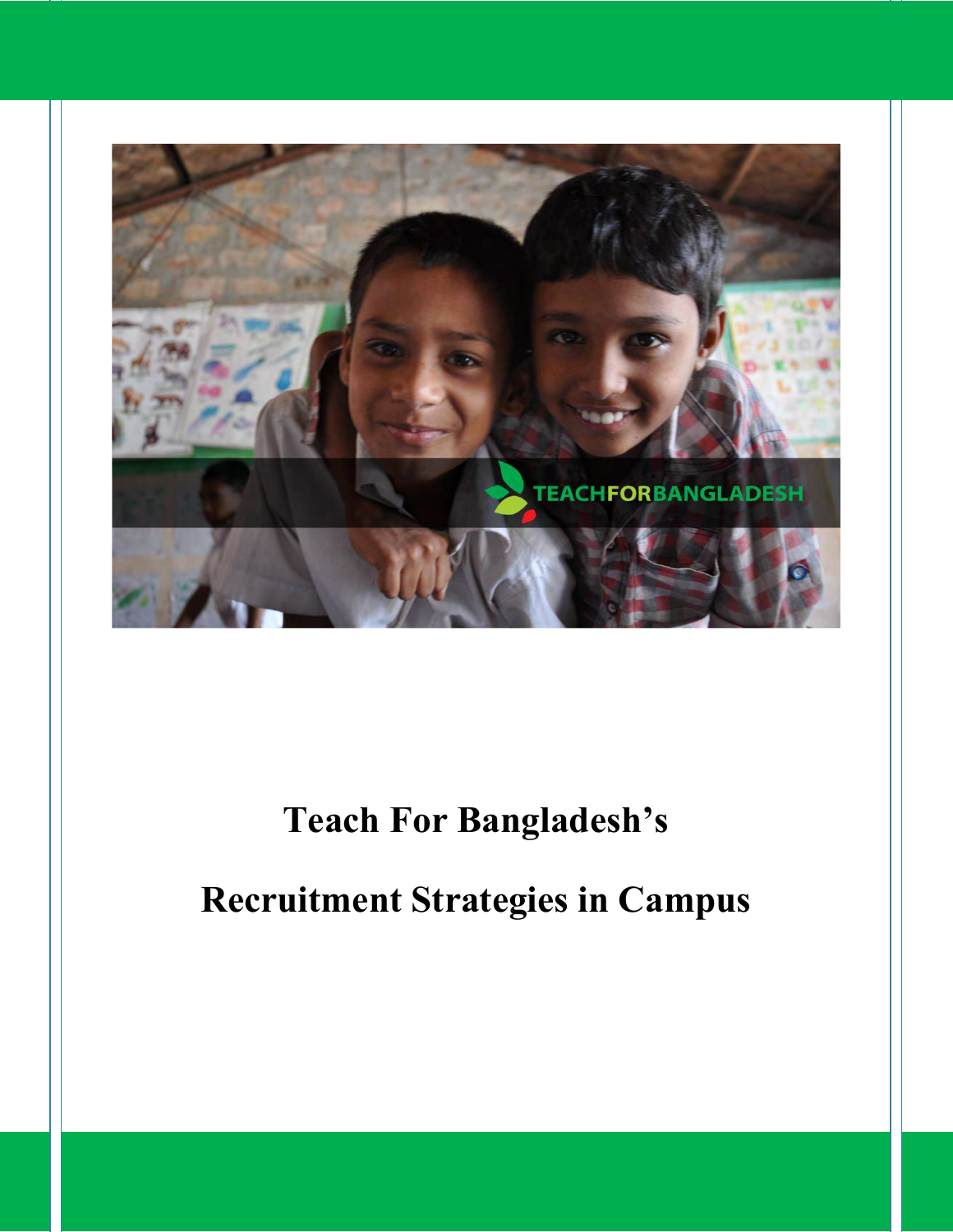# Report on

# **Teach For Bangladesh's Recruitment Strategies in Campus**

**Prepared for**  Mr. Ariful Ghani Lecturer-II BRAC Business School **BRAC University** 

# **Supervised by**

Mashrifa Islam Talent Recruitment Manager Teach For Bangladesh

# **Prepared by**

Aliya Noor ID: 10104068 BRAC Business School BRAC University

**Date of Submission: March 06, 2015**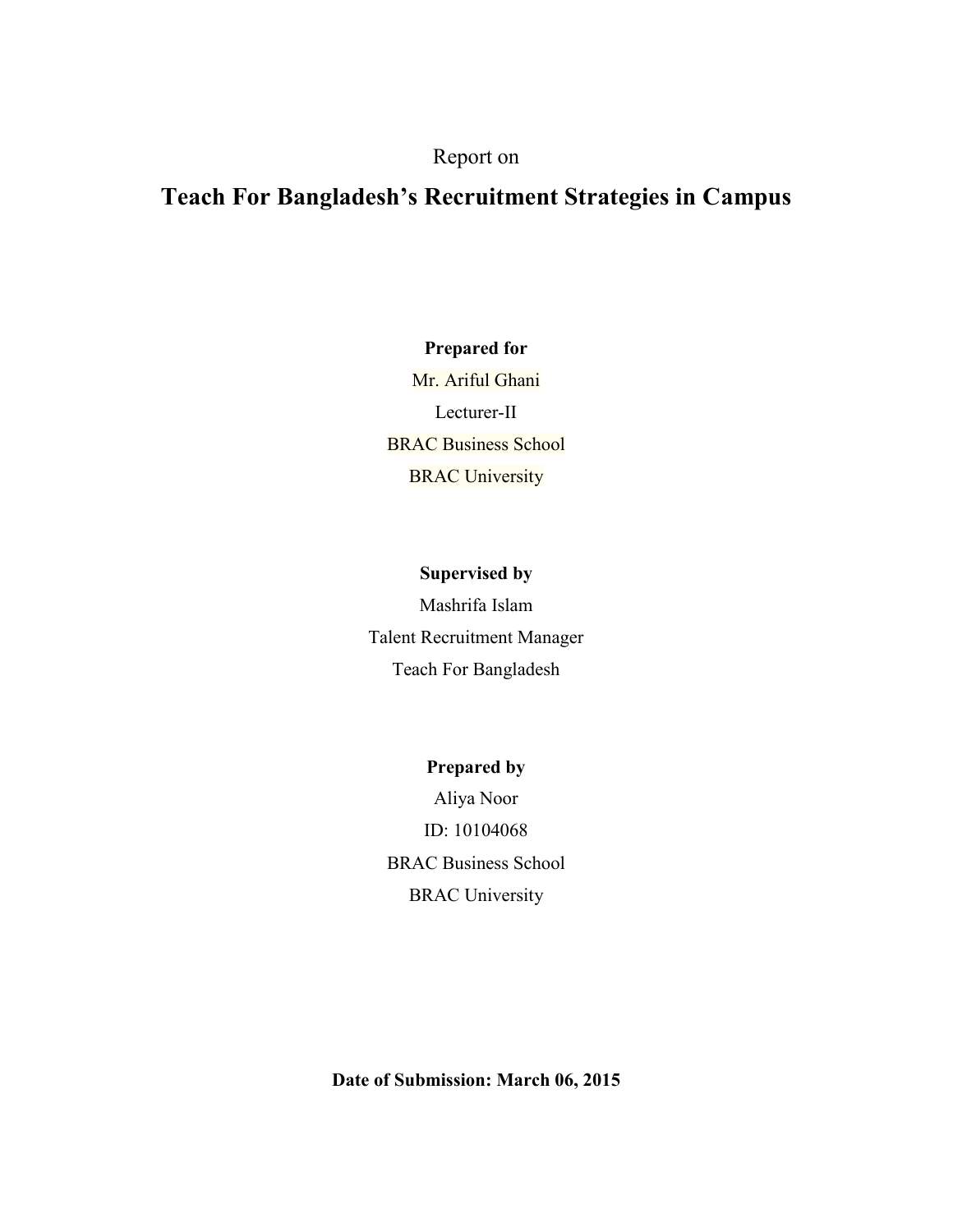March 06, 2015 Mr. Ariful Ghani Lecturer-II BRAC Business School **BRAC University** 

# Subject: Submission of Internship Report

Dear Sir,

With due respect, I am submitting my internship report on **"Teach For Bangladesh's Recruitment Strategies in Campus"** for your kind evaluation as a part of my requirement of completing the BBA program.

I have been working as a "Fellow" at Teach For Bangladesh during my whole Internship Tenure. During my 10 weeks of work with this organization I was able to attain a wide range of information about the model of Teach For Bangladesh. While going through this paper you will come across an extensive overview of the organization. The report talks about the numerous strategies Teach For Bangladesh applies to recruit their Fellow Talents. You will also see a research depicting the effectiveness of the strategies mentioned and also a set of areas of improvement for Teach For Bangladesh and some additional pointers on how their best practices can be duplicated in similar organizations in Bangladesh.

Therefore Sir, I sincerely hope that you accept my internship report. Although, there were many challenges that need to be overcome in the making of this paper, I have tried to make it as informative and as research driven as possible. I sincerely hope that my paper stands true to the expectations of your quality benchmark. I thank you greatly for your wise guidance and support.

Sincerely Yours,

Aliya Noor ID: 10104068 BRAC Business School BRAC University

 $\overline{\phantom{a}}$  , which is a set of the set of the set of the set of the set of the set of the set of the set of the set of the set of the set of the set of the set of the set of the set of the set of the set of the set of th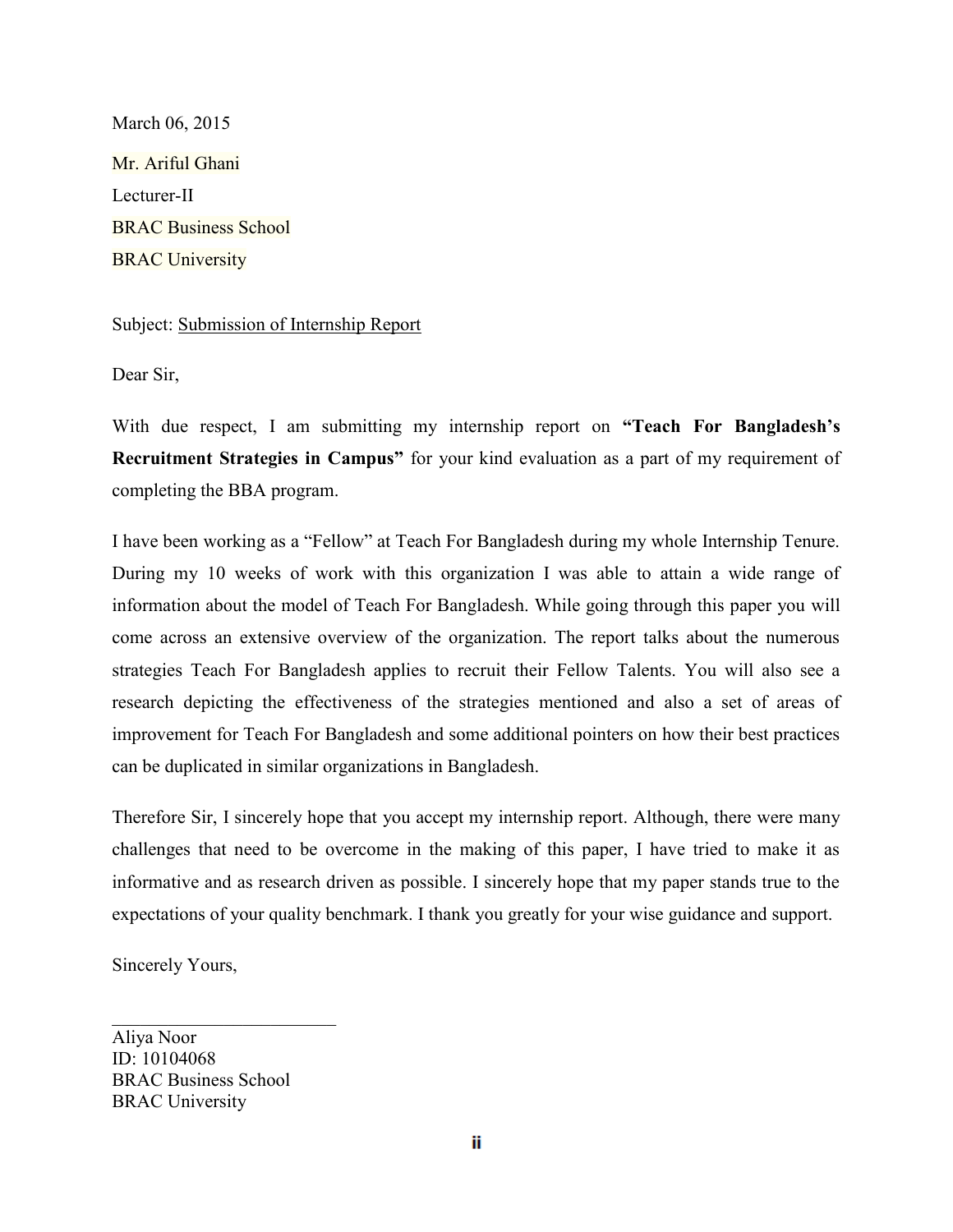#### **Acknowledgement**

This paper is the product of extreme persistence, relentless effort and an uncountable amount of time invested. Considering the number of unique challenges that came it is really a wonder that this paper took the form that it took finally. However, all this would not have been possible without the considerate support of some extraordinary people. To start with, I would like to express my deep appreciation for my academic supervisor Mr. Ariful Ghani, Lecturer – II, BRAC Business School, BRAC University; for his guidance, direction, counseling, and support. Without him this paper would not have taken its present form.

I would also like to thank Ms. Maimuna Ahmed the CEO of Teach For Bangladesh for her valuable time and her depth of knowledge of the Model. Along with her comes Ms. Mashrifa Islam, Talent Recruitment Manager of Teach For Bangladesh for her constant support and monitoring at the making of the paper.

In addition to this I would also like to show my great gratitude to the current campus ambassadors working for Teach For Bangladesh in various universities for taking time out of their busy work and class schedule to fill out the survey that gave this paper a root level perspective.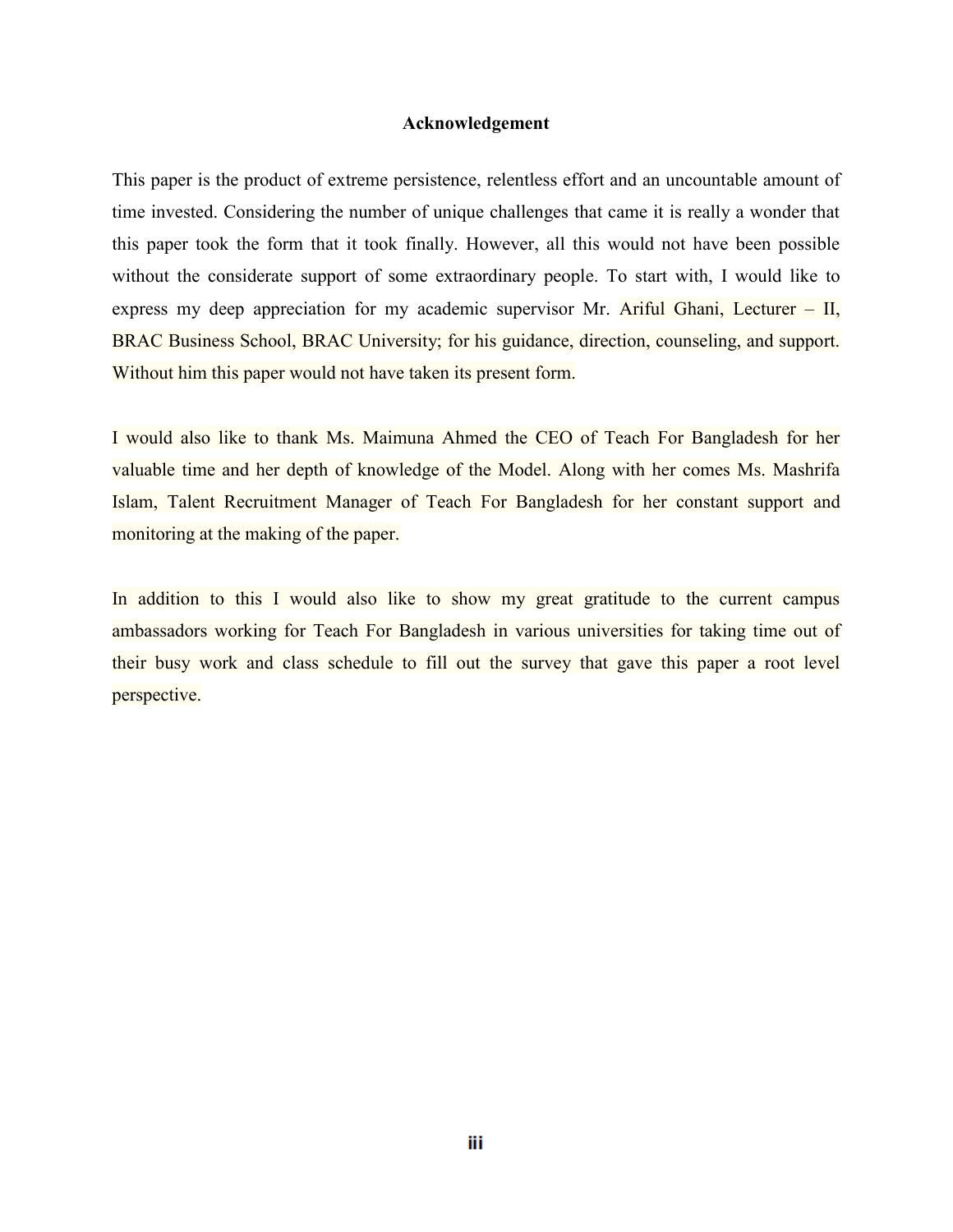#### **Executive Summary**

Education inequity is a major problem in our country. Socio economic class determines one"s availability of quality education and opportunities of life. To address these issue, Teach for Bangladesh has introduced a model in country which is also a globally recognized model for mitigating educational disparity. The organization has a 2 year Fellowship program were individual from diverse background will commit to serve as a full time teacher in a low income school. The organization beliefs, the Theory of Problem can be replaced with the Theory of Change.

For Recruiting the Fellow, the Recruitment team of the organization works intensely each year. They follow different strategies to recruit the Fellows from university campuses in Bangladesh. The recruitment strategies also vary from year to year which shows different data for each year. After analysis of the findings, the recommendations can be used for the upcoming years for implementing recruitment strategies.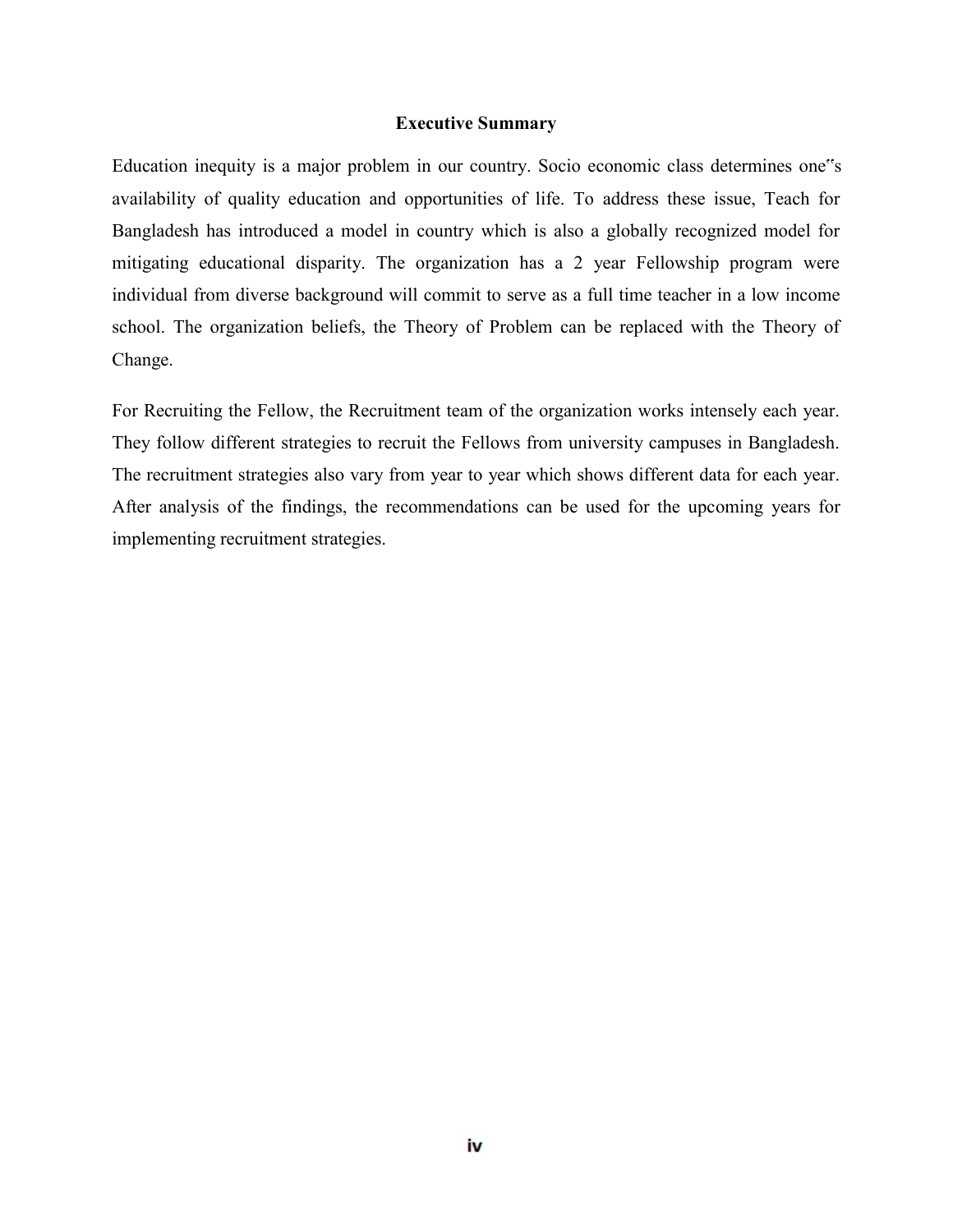| $1_{\cdot}$ |  |  |
|-------------|--|--|
|             |  |  |
|             |  |  |
|             |  |  |
|             |  |  |
|             |  |  |
|             |  |  |
|             |  |  |
|             |  |  |
|             |  |  |
| 2.          |  |  |
|             |  |  |
|             |  |  |
|             |  |  |
|             |  |  |
|             |  |  |
|             |  |  |
|             |  |  |
|             |  |  |
|             |  |  |
|             |  |  |
|             |  |  |
|             |  |  |
|             |  |  |
|             |  |  |

# **Table of Content**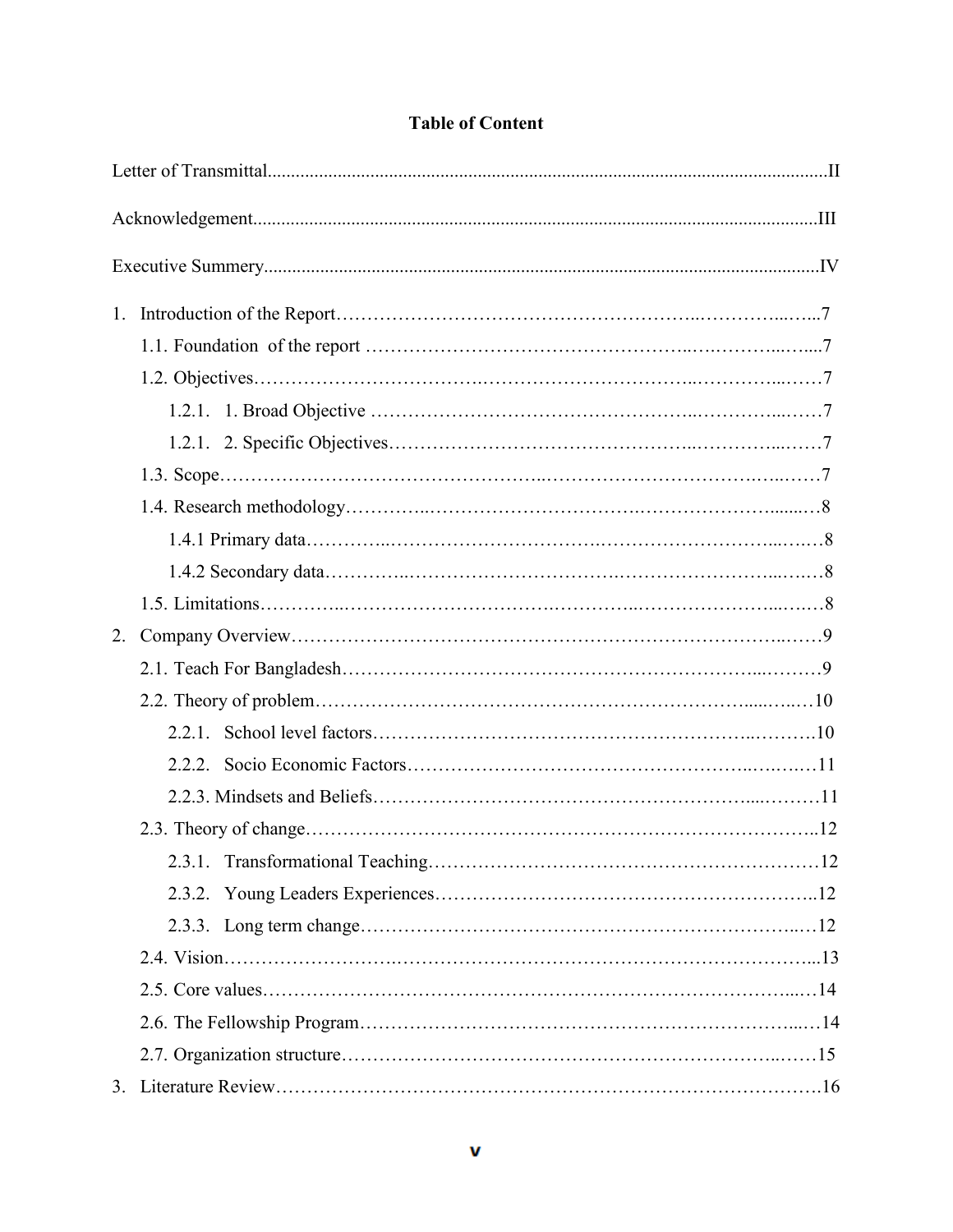|  | .30 |
|--|-----|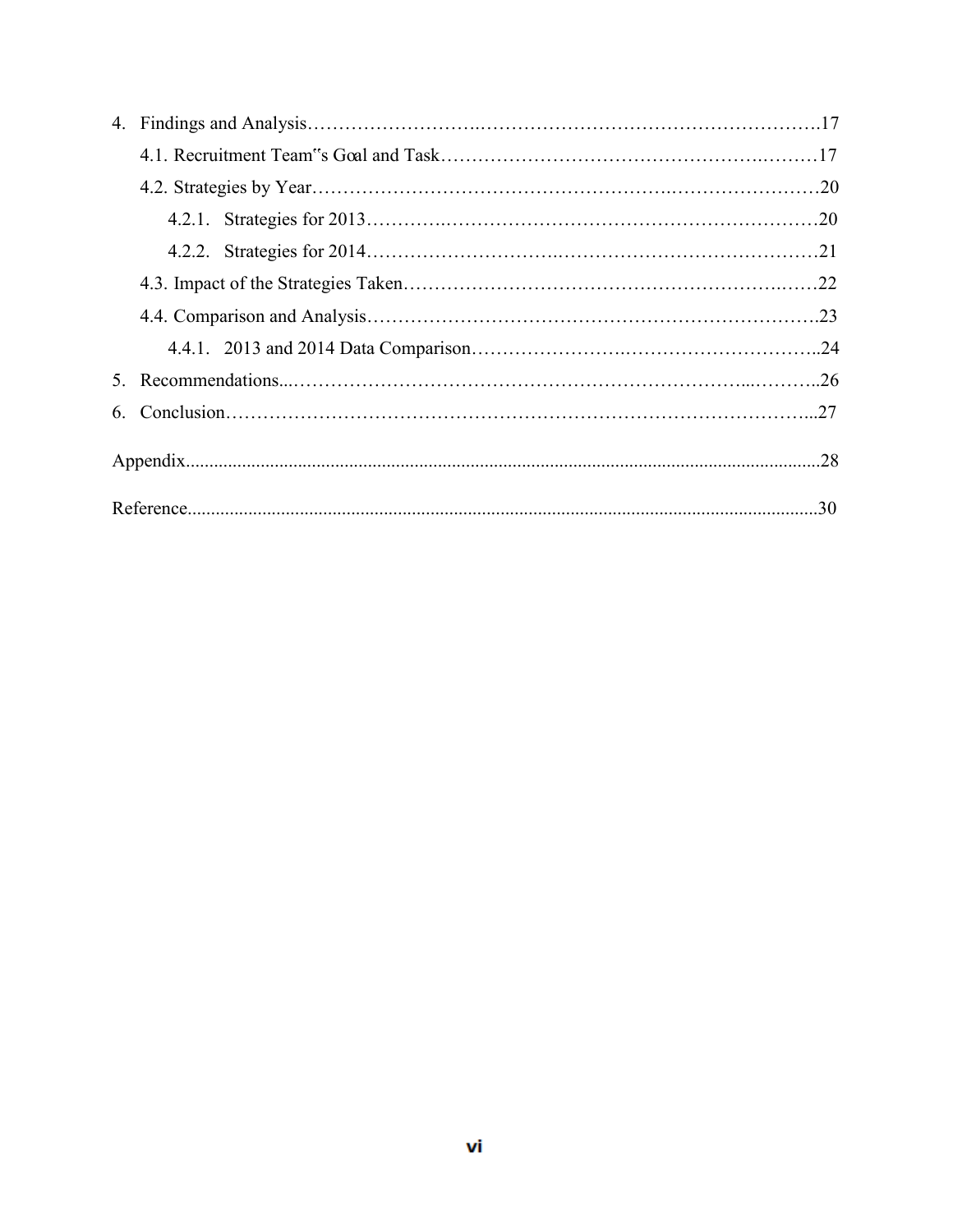#### **1. Introduction of the Report**

#### **1.1. Foundation of the Report**

This report is prepared as a mandatory requirement of the Internship program under the BBA program at the BRAC Business School, BRAC University. This report was done on the organization Teach For Bangladesh. The Internship program at TFB started from September 01, 2014 and ended on December 31, 2014, a total of 16 weeks. The repost is a study on **Teach For Bangladesh's Recruitment Strategies in Campus**, supervised by Ms. Mashrifa Islam, Talent Recruitment Manager at Teach For Bangladesh and this paper has been prepared for Mr. Ariful Ghani, Lecturer II at BRAC Business School, BRAC University to meet the Internship requirement.

#### **1.2. Objectives**

#### **1.2.1 Broad Objective**

The objective of this study is to better understand **Teach For Bangladesh's Recruitment Strategies in Campus** of Bangladesh and assess the impact TFB Recruitment Team has for their vision.

#### **1.2.2 Specific Objectives**

- Identify recruitment Teams goal and task
- Identify year to year strategies TFB follow for recruitment.
- Impact of year to year strategies TFB follow for recruitment.
- Comparison and analysis of the impact
- Recommendation of the analysis

#### **1.3. Scope**

This report is inhibited to the analysis of past data of the organization"s specific part due to time, budget and confidentiality.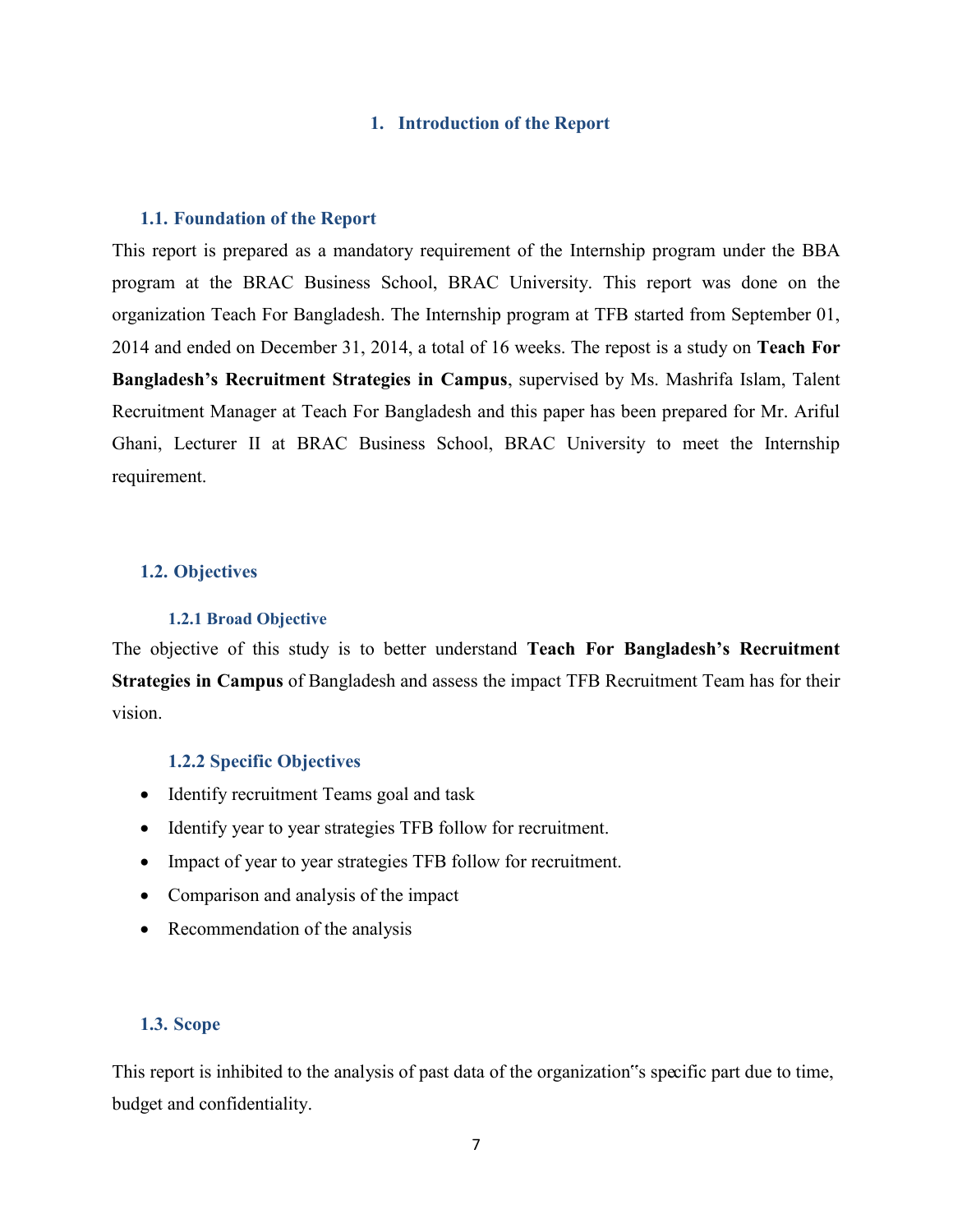# **1.4. Research Methodology**

To prepare the Internship paper both primary and secondary data from different sources were incorporated. A general overview of the data collection and data using process is given below.

## 1.4.1 Primary data

- Study of TFB recruitment strategies- Studying the recruitment strategies related documents of Teach for Bangladesh (TFB) to understand their approach.
- Interview of Lead Recruitment and Selection Manager with findings from the study of strategies and reflection about the recruitment of TFB.
- Survey of Campus Ambassador, on campus students, Social media- Survey Campus Ambassadors from BRAC University and Jahangirnogor University to find out actual scenario at the campus. Talk to final year students to find out their knowledge about TFB. Lastly, look at TFB"s social media engagement for recruitment purpose on campuses.

### 1.4.2 Secondary data

- Website- The official TFB website will be a major source for secondary data.
- Published papers- Any paperwork of the department to enrich the report.

# **1.5. Limitations**

- Teach For Bangladesh has started recruitment for 2 years. The data received are very minimal to form numerous conclusions.
- The information received from different sources could have been more enriched if the sources were more aware of the whole recruitment process.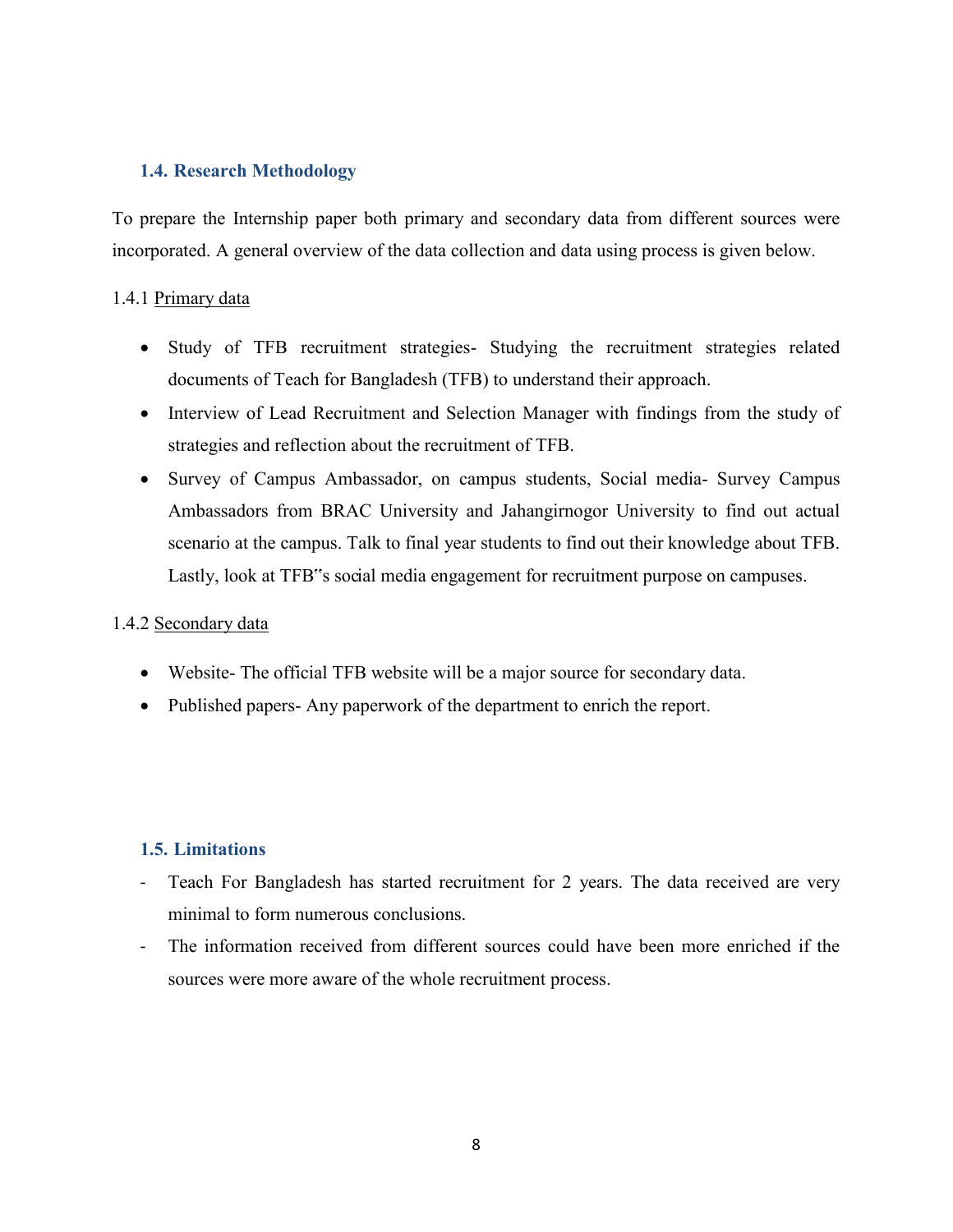#### **2. Company Overview**

#### **2.1. Teach For Bangladesh**

Teach For Bangladesh is a part of a global organization, Teach For All. Teach For America is the founding organization of Teach For All. Total 36 countries around the world is part of the Teach For All network. Teach For Bangladesh is the 27th partner organization of Teach For All.

As a similar model of Teach for America, Teach for Bangladesh addresses educational inequity in Bangladesh. For this purpose, they recruit young professionals for a 2 year Fellowship program. Though the organization understands the contextual differences of the different geographic area, the core other the organization, both in Teach For America and in Teach For Bangladesh is to remove educational disparity regardless all the differences for all children. For that, the 2 year Fellowship is to place teacher who will lead in a low income schools of the country.

Teach For Bangladesh first started its organizational activities as an organization in October, 2012. Their first recruitment for the Fellowship started from December 2012 and went on till July 2013. From January 2014, the first cohort of the recruited fellows started teaching in the classroom.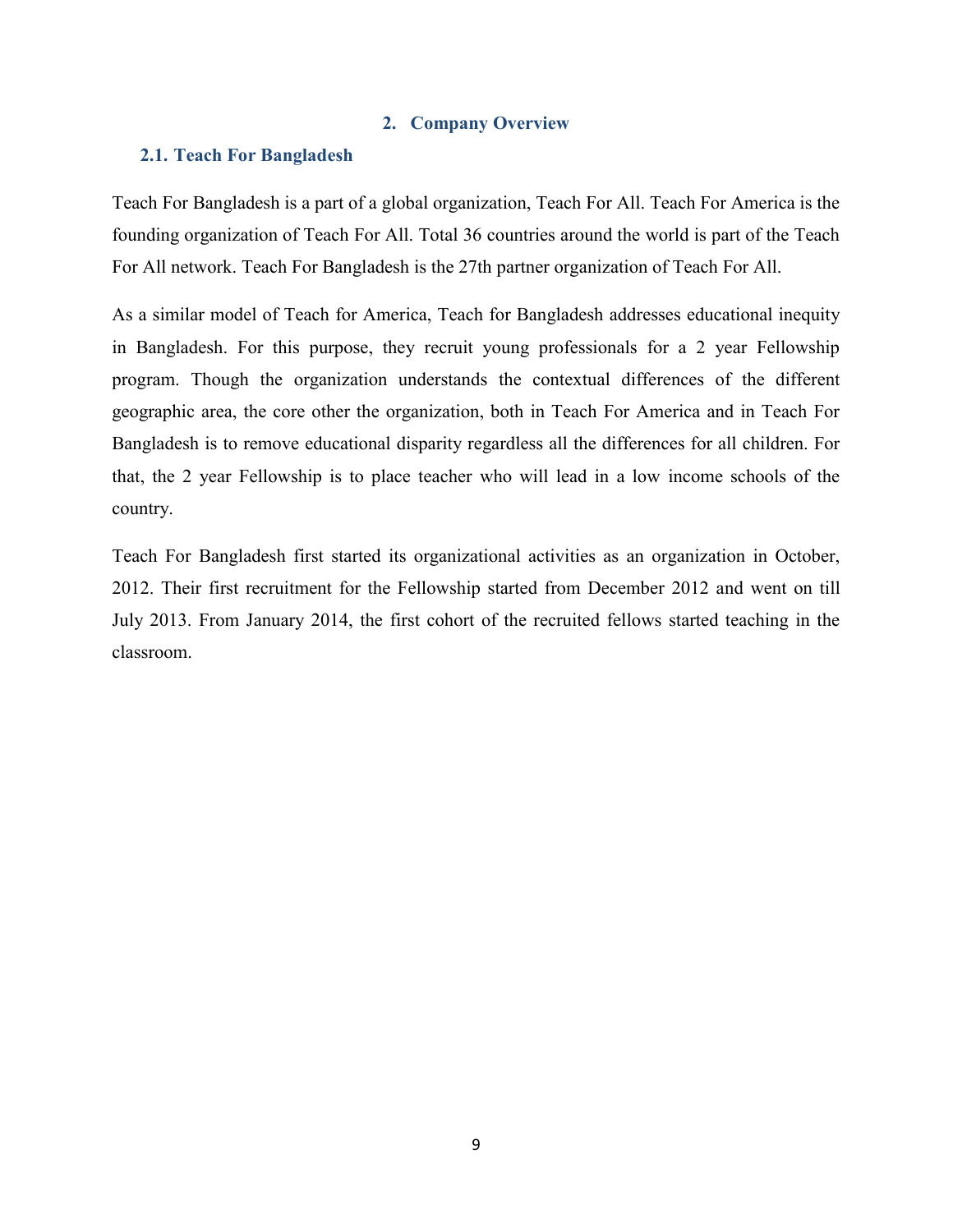# **2.2.Theory of Problem**

TFB talks about the Theory of Problem that responsible for our current education scenario. The Theory of problem is shown in the chart below.



Figure 2.1: Theory of Problem

The Theory is the reflection of the 3 major areas that are happening in reality. These are elaborated below:

#### **2.2.1. School Level Factors**

- Number of schools and students
- Number and quality of teachers
- Teacher training, support and evaluation structure
- Government fund allocation and distribution
- Management of the education system
- Education policy implementation at school level
- Monitoring and evaluation of the school system: School Management Committee, Teachers etc.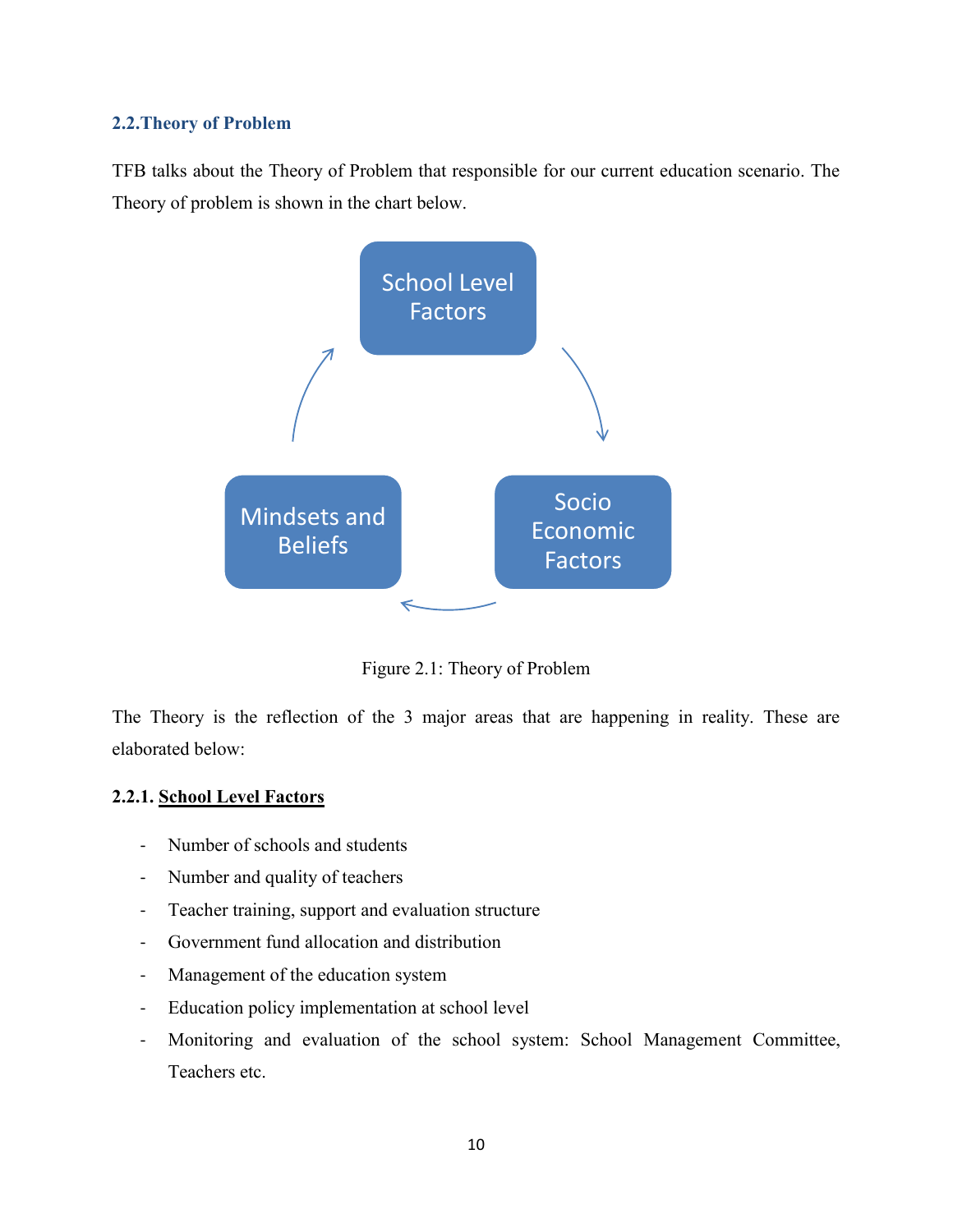# **2.2.2. Socio Economic Factors**

- Financial factors
- Cost of education: financial cost and opportunity cost

# **2.2.3. Mindsets and Beliefs**

- Social class division
- Lack of understanding of the problem
- Urgency
- Different expectation from different group of children in terms of education
- Social view about the Educators
- Different medium in education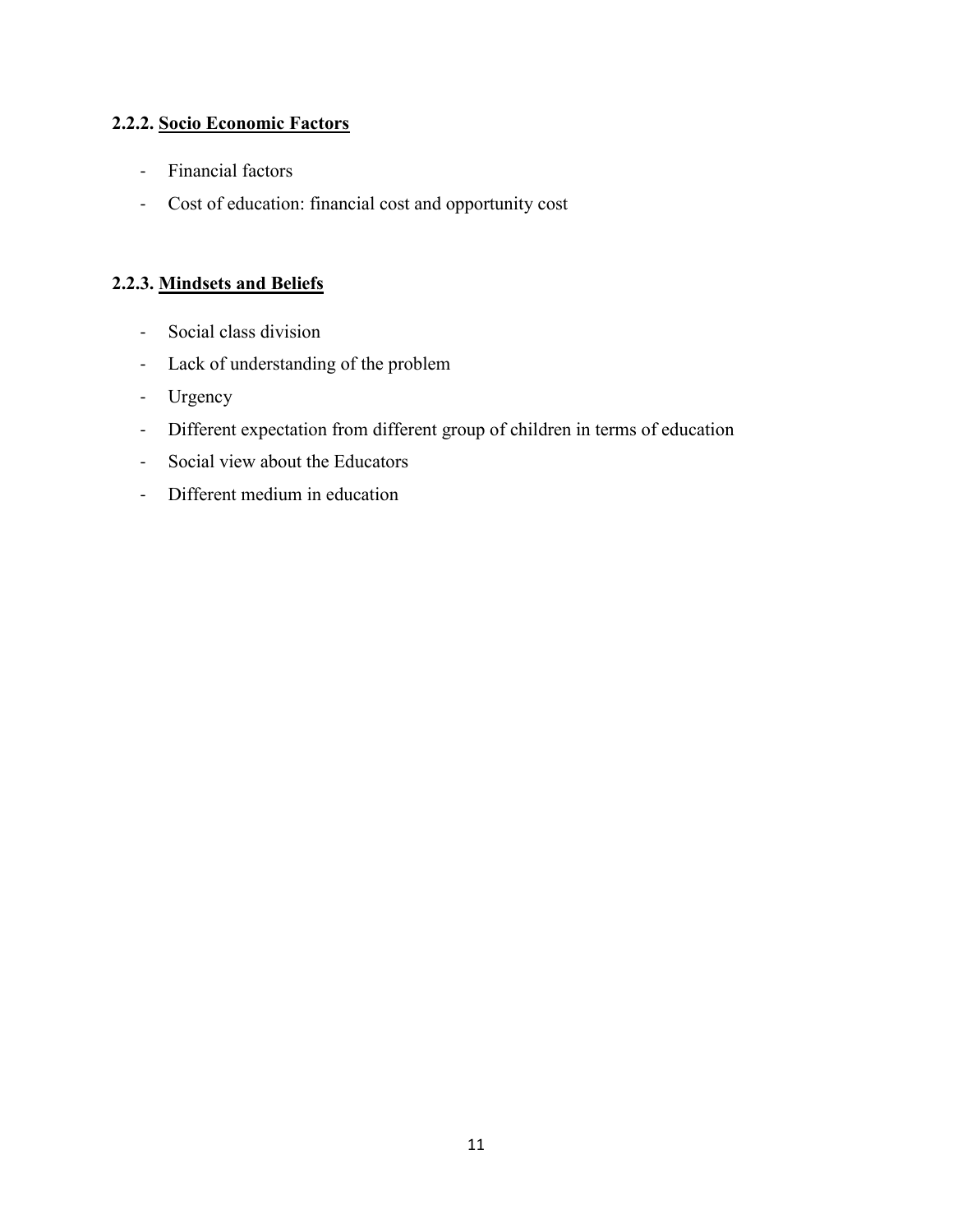#### **2.3. Theory of Change**

In oppose to the Theory of Problem, the Theory of change talks about the solution to the problems. 3 major factors of the Theory of Change are:



Figure 2.2: Theory of Change

#### **2.3.1. Transformational Teaching**

- Providing high quality teaching in classroom
- Provide quality training to the teachers
- Continuous training, support and evaluation

# **2.3.2. Young Leaders Experiences**

- Intensive 6 week training; known as Academy
- Closely work with different stakeholders

#### **2.3.3. Long Term Change**

- For the students in the classroom: each year a Fellow teacher
- For the Fellow in the classroom and outside classroom for 2 years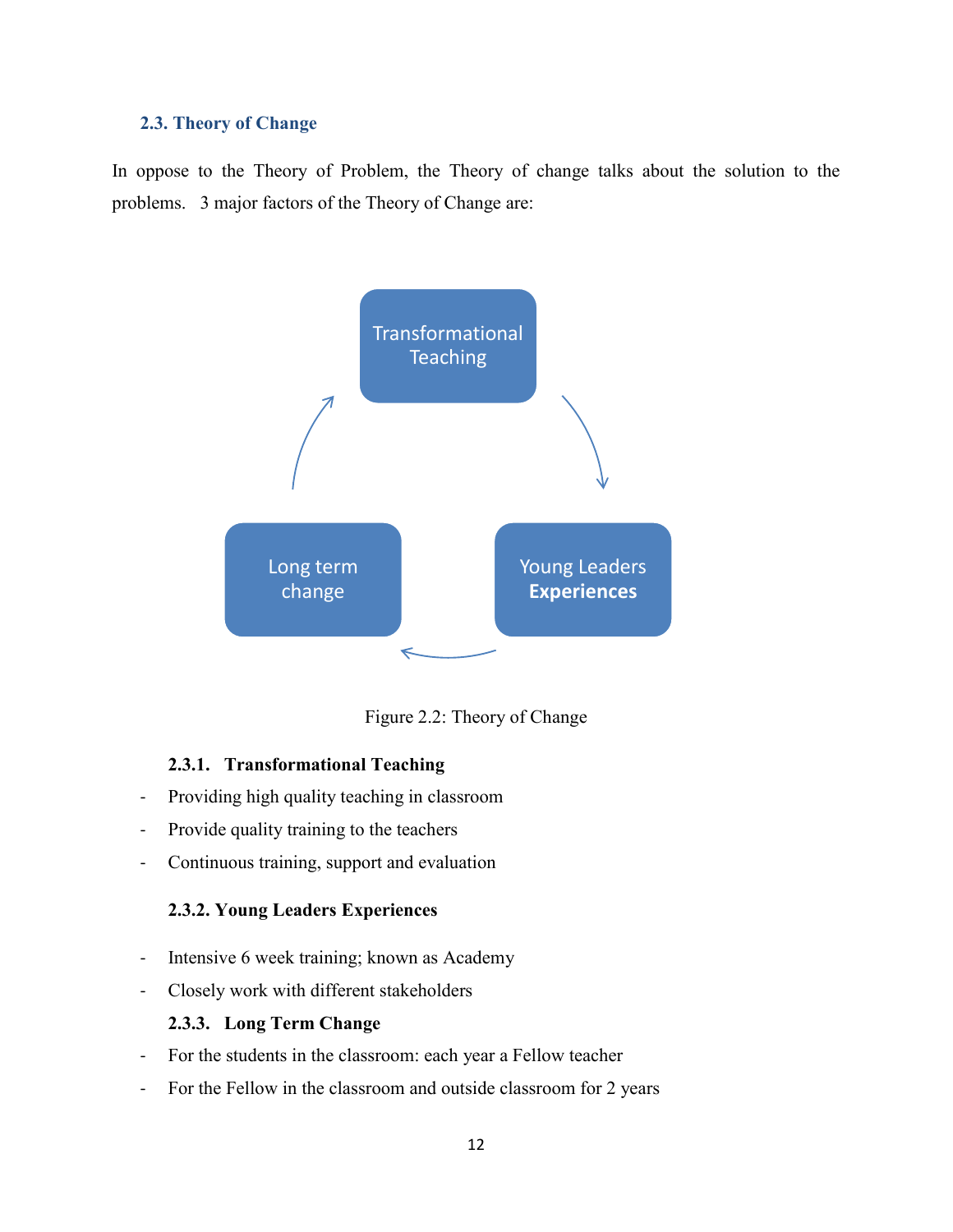- After Fellowship, work for better education system

# **2.4.Vision**

Teach For Bangladesh vision is:

*"We hold a deep conviction that education in equity is a solvable problem. We envision a society in which all children receive an excellent education that empowers them to shape their own future through talent and hard work."* 

Teach For Bangladesh. Available from:

<http://www.teachforbangladesh.org/about-us/the-challenge-and-vision/> [Accessed 25/2/2015]

The vision will impact in different stage:



Figure 2.3: Vision Impact

Every individual Fellow will be closely working with different stakeholders (school, other teachers, trainer etc.) very closely to learn from them. They will apply their learning in classroom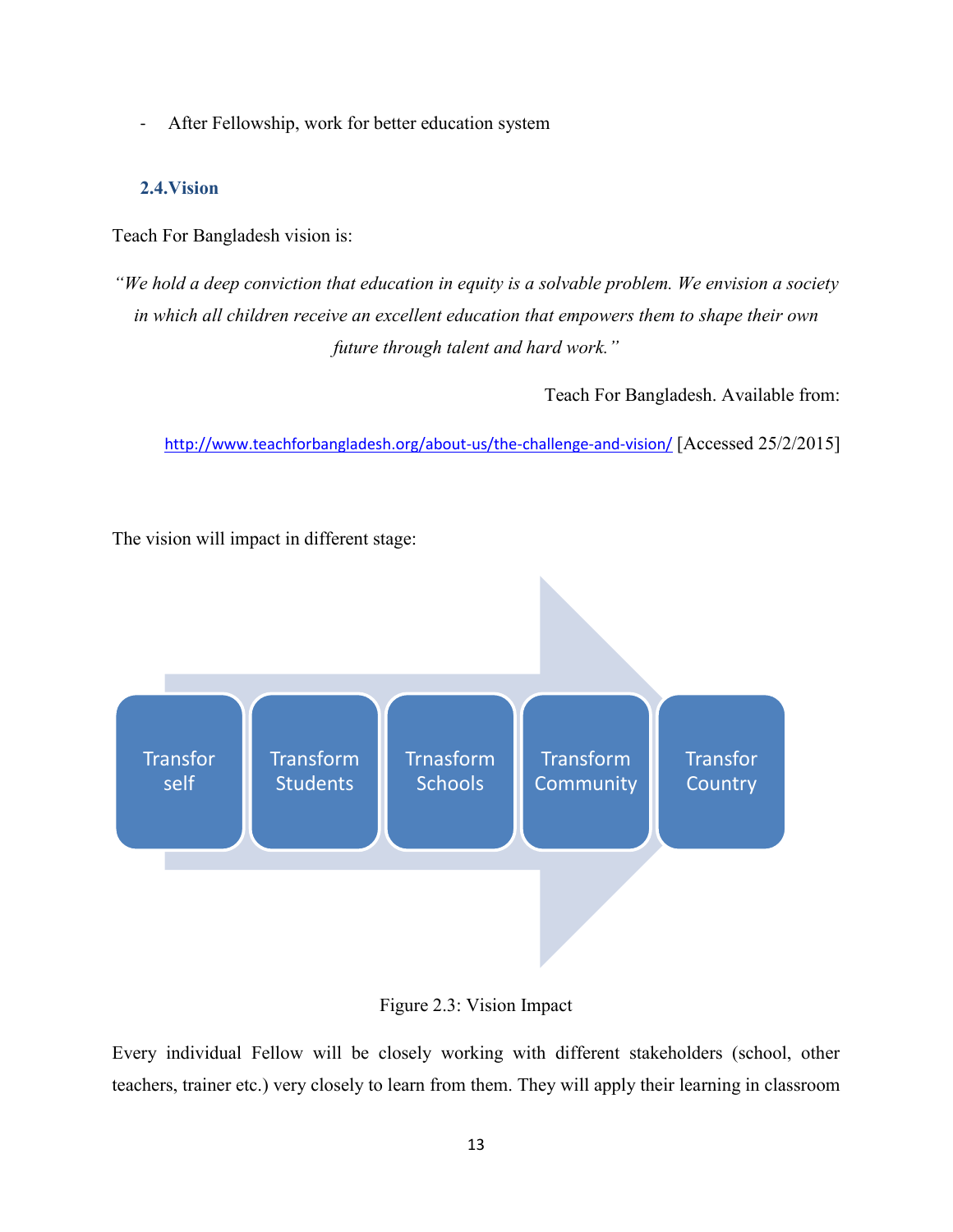while teaching the students. They will also use their knowledge and experience for bringing positive change in the whole school. As school plays a major role in the community, the community will have impacted as a result of the changes in the school. And when the community will change, the whole country will have the impact of the changes from the community.

#### **2.5. Core Values**

TFB hold 5 core values that upholds the organizations image for every individual the organization is working with. They are:

Ownership: responsibility of action and results.

Integrity: act with honesty.

Sense of Possibility: seek for excellence and hold high expectations.

Respect and Empathy: Seek to understand first then to be understood.

Continuous Learning: Continuous reflection for growth aligned to the vision.

Teach For Bangladesh. Available from:

<http://www.teachforbangladesh.org/about-us/core-values/> [Accessed 25/2/2015]

#### **2.6. The Fellowship Program**

Teach For Bangladesh offers a 2 year long Fellowship program to the young graduates. The program plan is to place the committed Fellow into a low income school as a full time teacher. The reason behind this program for being 2 years is the time required for long term impact for both the Fellow and the students of the classroom. The fellow will go through intensive training and practice for the whole time to develop the leadership skills through innovation and challenges and rigorous evaluation. And the students will benefited from Fellow"s learning and action in the classroom.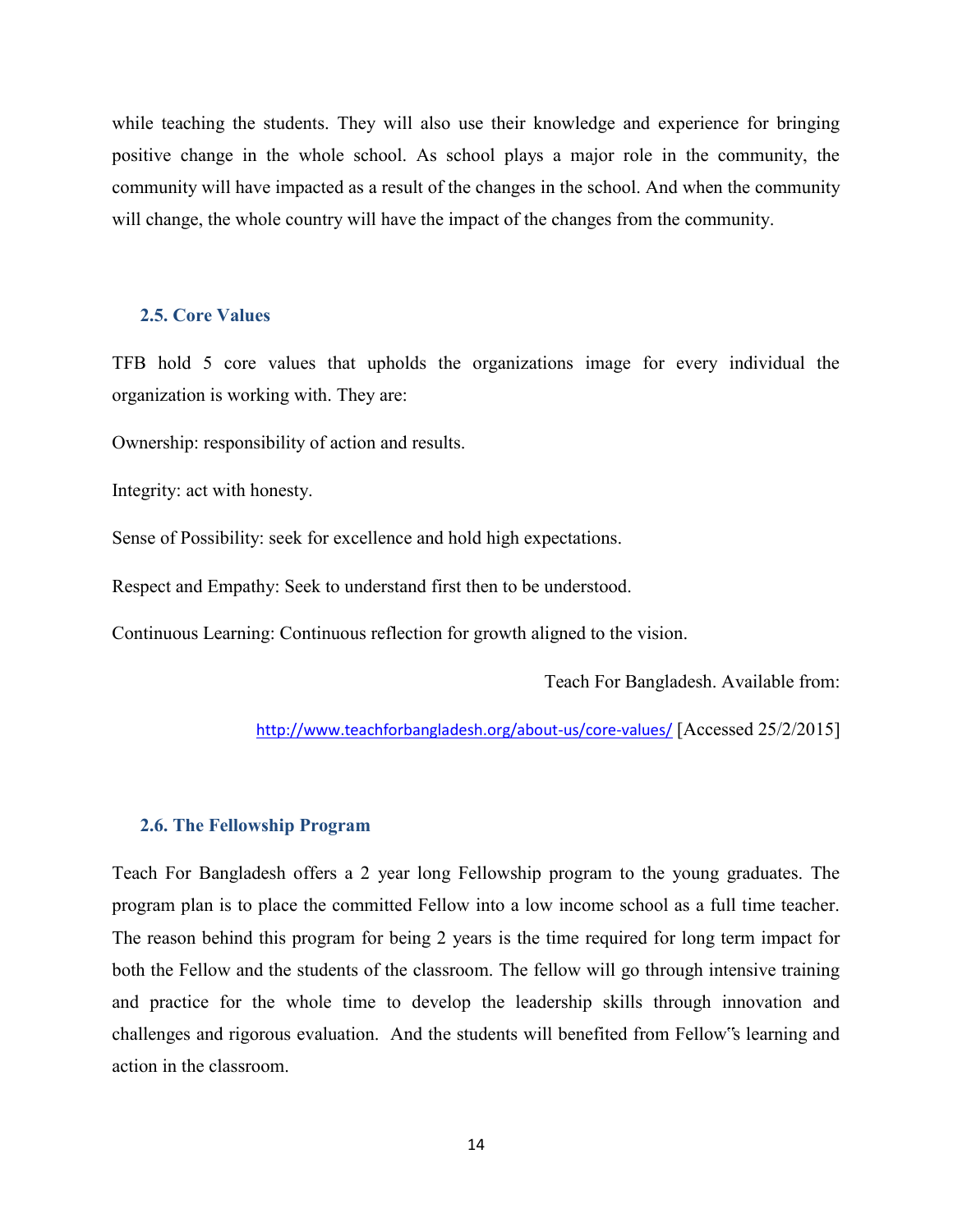Teach For Bangladesh. Available from:

<http://www.teachforbangladesh.org/> [Accessed 25/2/2015]

For the Fellowship Program, fresh graduates with high achievement record is considered to be potential candidate, as it shows the resilience and commitment of the Fellow helps the person in the long run to complete the program with success.

# **2.7. Organization Structure**

The whole organization has different parts that are working collaborate to bring the Theory of Change into reality. They are:

- **Recruitment and Selection**: Recruiting young professionals and select Fellow from the candidates.
- **Leadership Development**: Training and support Fellows for teaching and professional growth
- **Placement:** Place Fellows in government and nongovernment schools for full time teacher positions.
- **Partnerships**: Partner with global and local organizations both in public and private sector to support school, Fellow and Alumni.
- **Alumni Support**: To support the Alumni for their future career paths.
- **Finance:** To monitor the overall financial transitions inside the organization.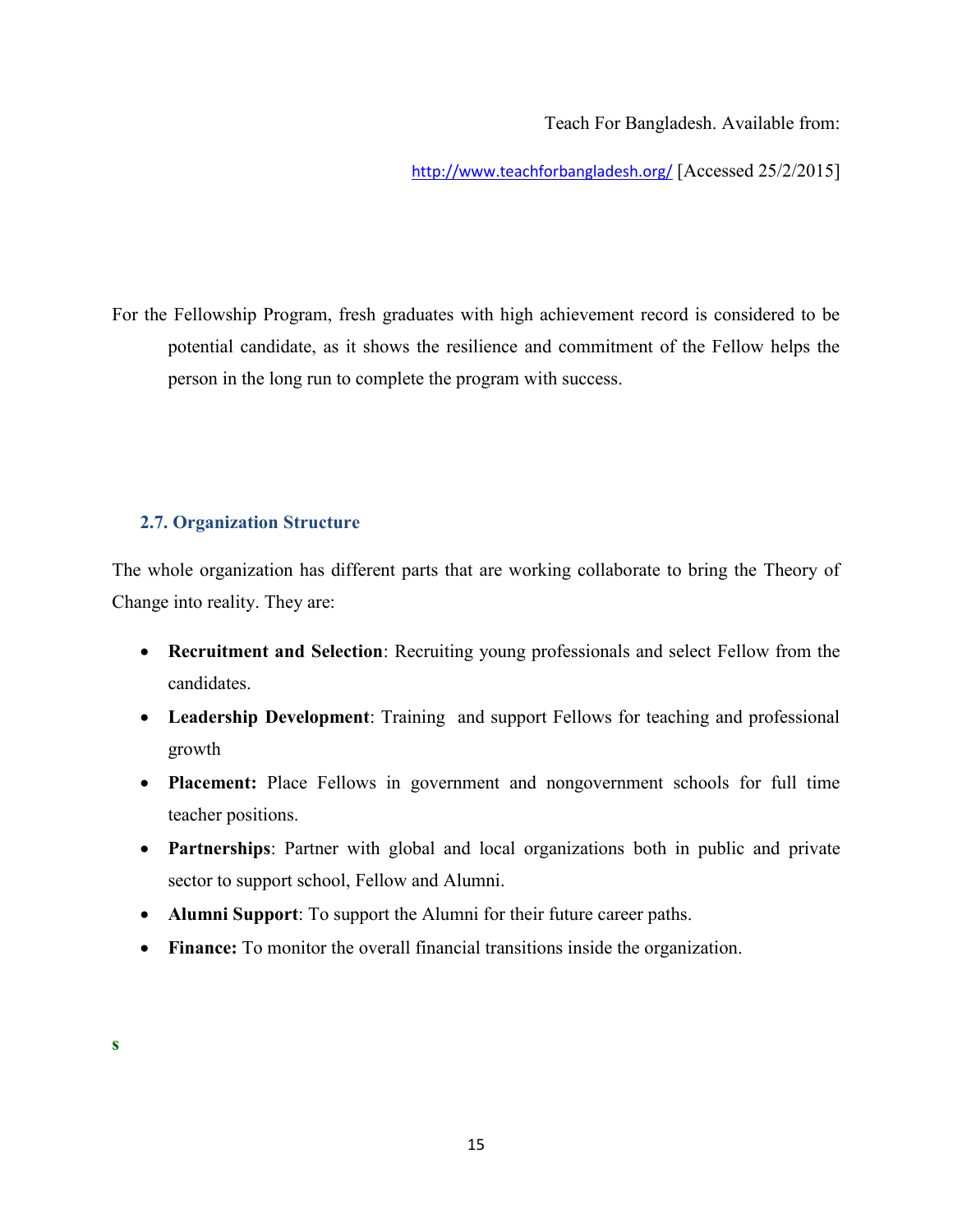#### **3. Literature Review**

The education sector is highly engaged with all the sectors of a country. Though it is such an influential stage of making a positive impact in a country"s holistic improvement, lack of proper care and management can lead this to a huge problem. This one problem of one sector then reflects on the other sectors that are interlinked. So, Lack of educational growth result in lack of growth in social life, economic sector etc.

Teach For Bangladesh Fellowship program offers a chance to make an impact in the education sector and gives opportunities to the individuals to grow as a leader. The Recruitment team is working on recruiting Fellow for the Fellowship. The team follows certain strategies to recruit Fellows. They have certain targets and goals that they want to achieve each year. It has been seen form the recent data of the organization that the targeted goals and achieved goal has some negative gap [TFB; 2015].

From an organizational perspective, this situation can be improved which planned out strategies and execution of the planned strategies. Thus, the literature study motivated to look into the strategies and find out possible solutions for that.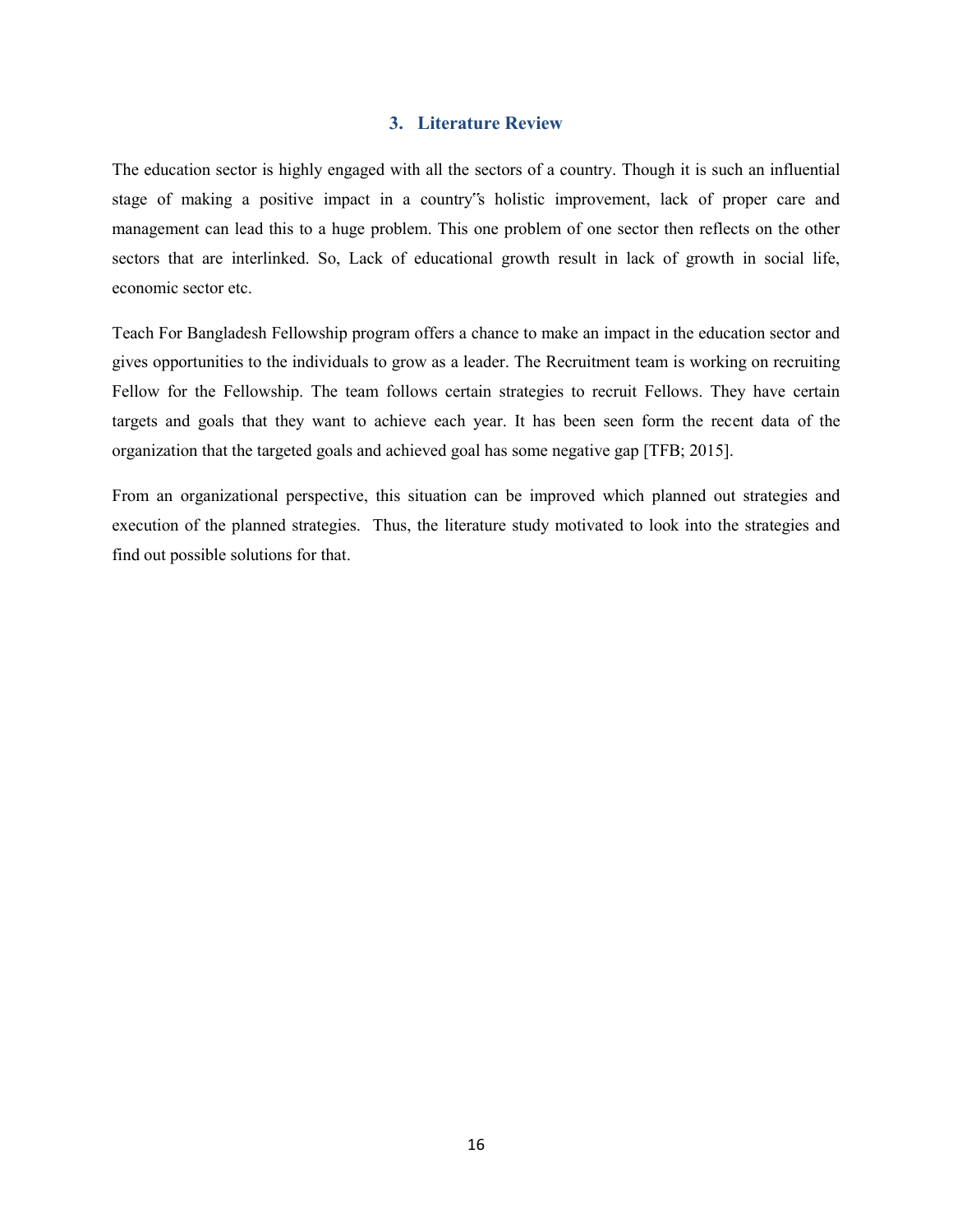#### **4. Findings and Analysis**

#### **4.1. Recruitment Team's Goal and Task**

Teach For Bangladesh aims for recruiting high achievers into their Fellowship program. While recruiting, they set goal for each year's cohort. Each year, the goal is set for recruiting the next year's cohort. They recruit in 3 phase, which combines in 3 recruitment cycle each year:



Figure 4.1.1: Recruitment Cycle

The recruitment team breaks down the goal in smaller chunks to meet the goal in each phase. The smaller chunks made equal in number regardless of university campus. The reason behind 3 recruitment cycles is to reach to all potential candidates, in other words, fresh graduates, who complete graduation at different timeline of a year. [TFB, 2015]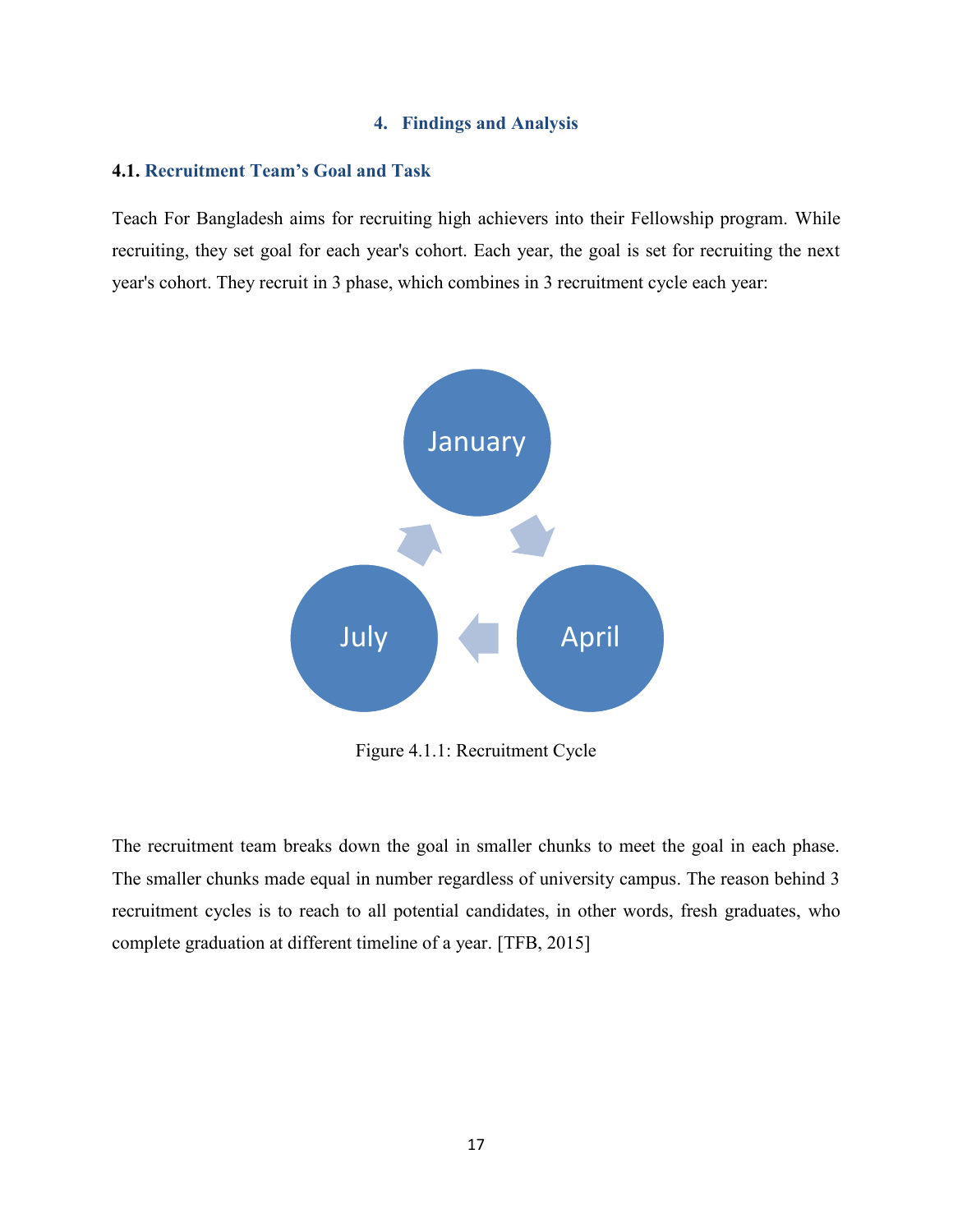

Figure 4.1.2: Recruitment Goal

Both private and public universities are targeted for each recruitment goal.



Figure 4.1.3: Target Universities of Bangladesh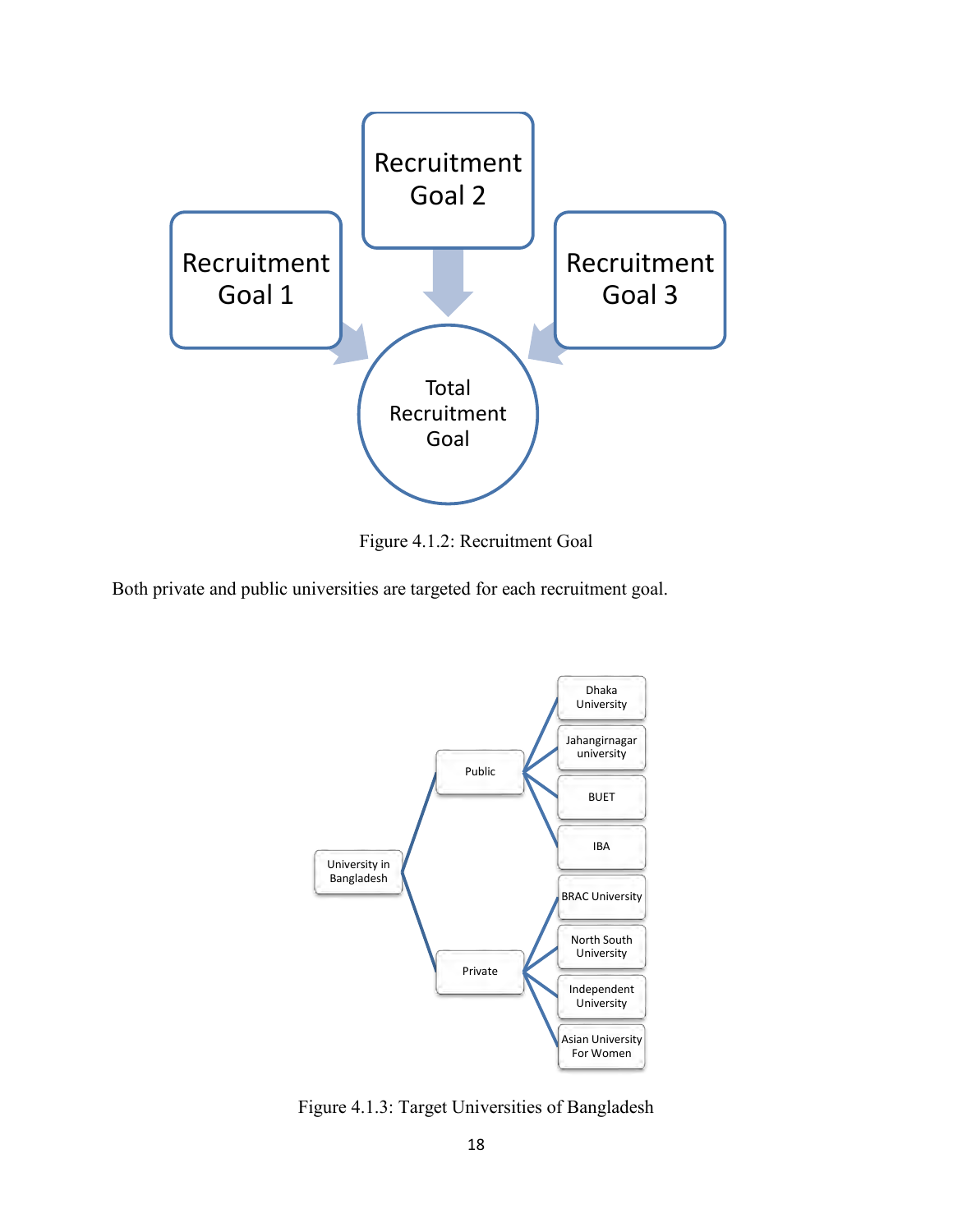The target set for each year for Recruitment is:

| Year                   | <b>Recruitment Target of Fellows</b> |
|------------------------|--------------------------------------|
| 2013                   |                                      |
| 2014                   | 45                                   |
| Table 1<br>[TFB, 2013] |                                      |

As Teach For Bangladesh started recruiting Fellows from 2013 for their first cohort of Fellows of 2014. So far, Teach for Bangladesh have 2 cohorts of Fellows: 2014 cohort and 2015 cohort.

The task of recruitment team is to -

- Promote Teach For Bangladesh on Campuses: set up recruitment Booth, Participate in Career fair, Distribute Recruitment posters etc. Most of these activities are for mass people.
- Gather a pool of Registration: through connecting with the mass people, they create a pool of registration. The purpose of these is to connect with large number of future potentials.
- Reaching out potential candidates: phone call, one on one meeting are done for reaching out to potential candidates. Potential candidates are given several opportunities to get to know about the organization through these activities.
- Arrange Recruitment events: through the career service offices of different university campuses, the recruitment team organizes recruitment events for particular university students.
- Get potential candidates for applying to the Fellowship.
- Promote TFB and develop brand value and good will. As the organization is in its early stage, the recruitment team is also focusing on developing its own brand value by participating in different national fairs, organizing seminars with experts and general etc.

At the organization growth with timeline, the Recruitment team"s goal and task changes to keep resemblance with the organization"s need and future plan.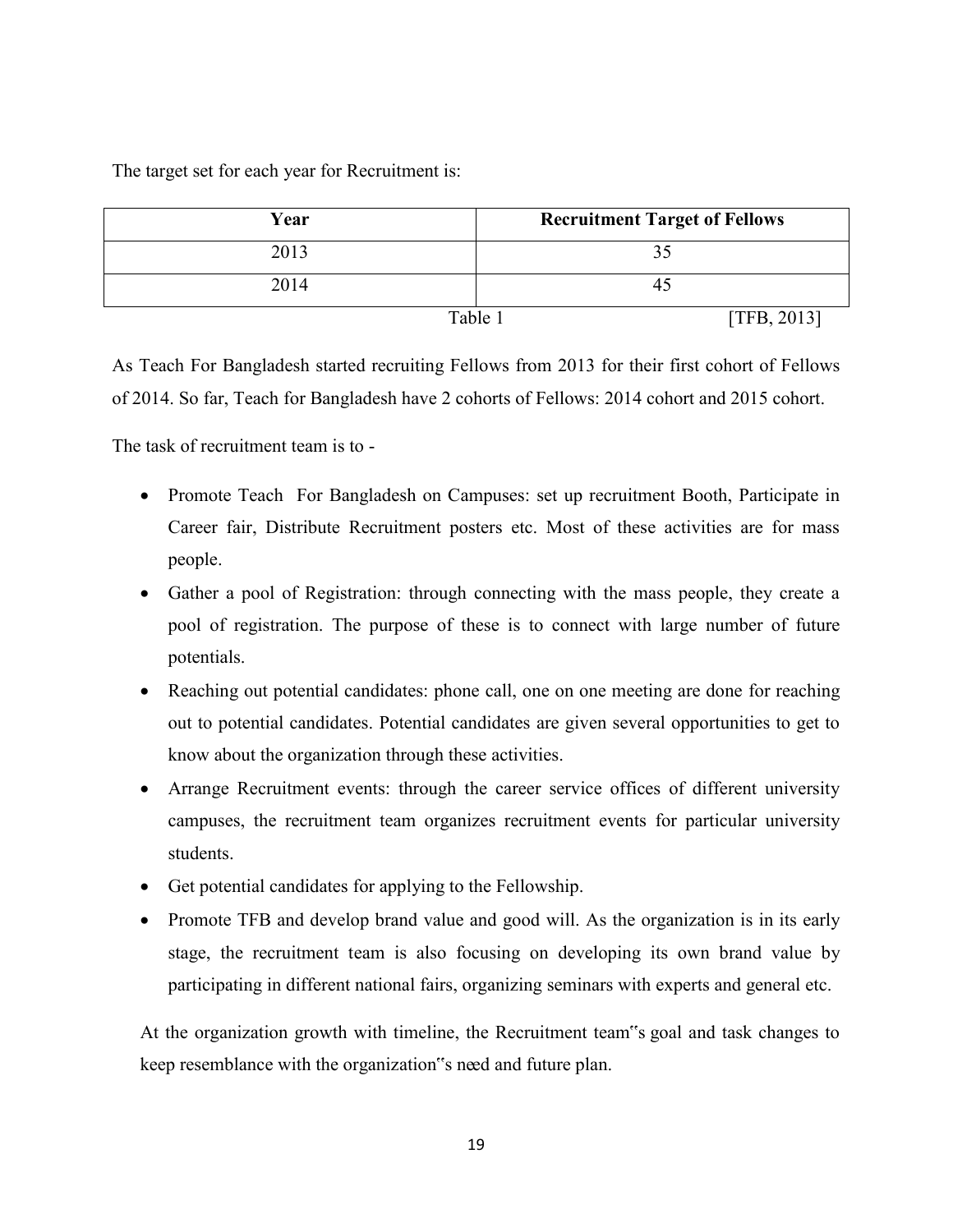#### **4.2 Strategies by Year**

The company is recruiting for 2 years- 2014 and 2014. The strategies for each year is given below.

#### **4.2.1 Strategies for 2013**

Teach For Bangladesh first gets its information out in public in 2013. It was the first time they introduced themselves to the target group. Some of the strategies they followed to reach to the target group are:

Campus Ambassador:

Recruiting Campus Ambassador was one of the uniqueness of Teach For Bangladesh. The Campus Ambassador's act as a spoke person on behalf of the organization at the campus of the target universities. This highlights Guerilla marketing where they were focusing on reaching out to most number of people rather than focusing on recruiting. The campus Ambassador"s had to go through rigorous selection process. They work as a volunteer for the organization. They are given specific goals and tasks to conduct their work.

• Introductory Campaign:

Reach to mass people to get the buzz around about the organization, its global connections and its activity, Leadership skill development program etc. both in public and private universities. They attended fairs in

- o National Career fair at North South University
- o Particular university campus centered career fair; such as in BRAC University career fair.
- Focus Group Discussion:
	- o Faculty- With university faculties, they conducted focus group discussion.
	- o Final year students- to get more registration and also to introduce the organization to them.
	- o Potential candidate- The registered applicant can join "Coffee Chats" with a staff member to have an elaborate conversation about the program and the organization. This was not university specific. [TFB, 2013]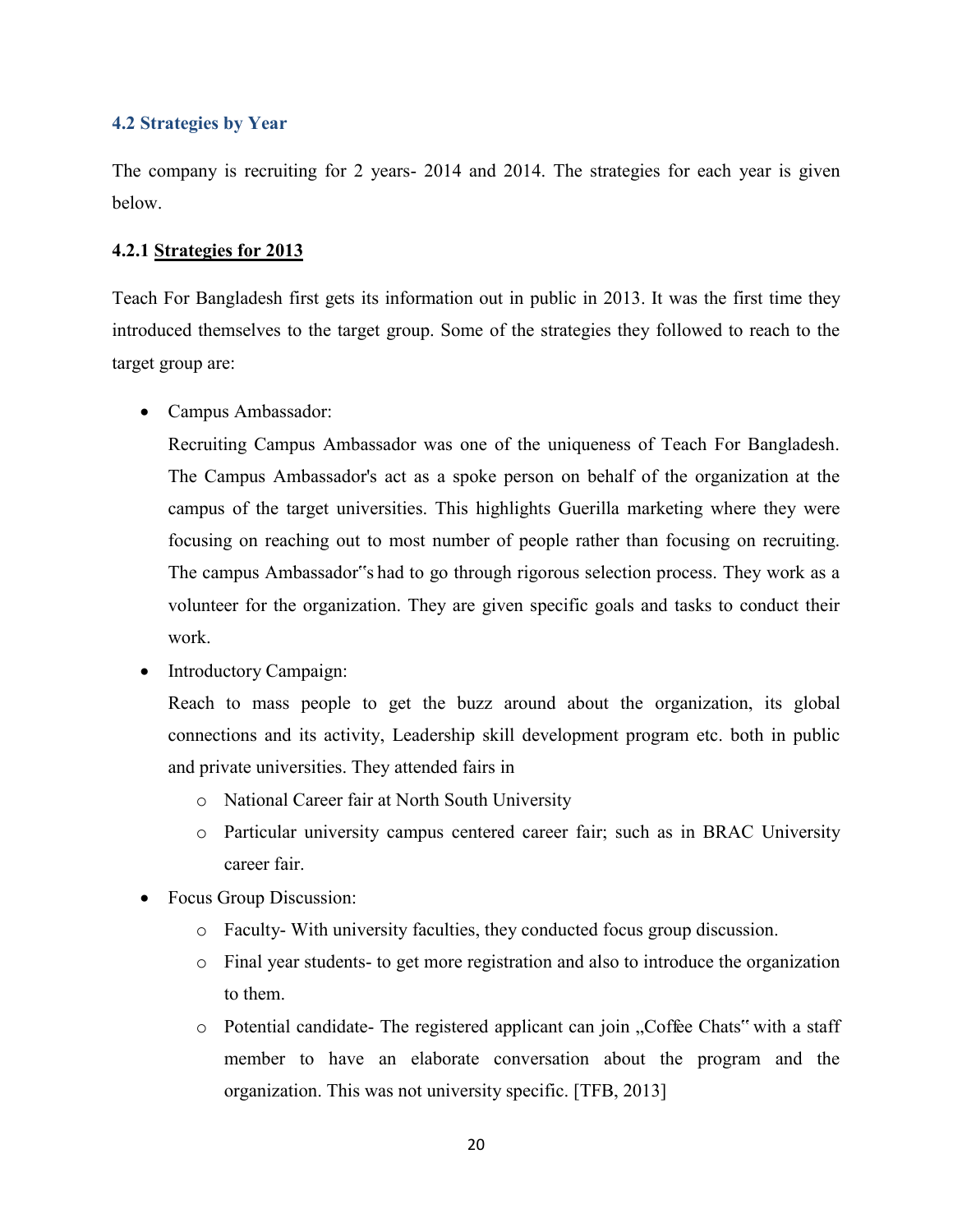#### **4.2.2. Strategies for 2014**

In 2014, the Recruitment team had their knowledge and experiences of recruiting from 2013. From their knowledge and experience, they modified their strategies for the year 2014.

• Smaller Target Group

In 2014, the Recruitment team tried to concentrate on a concentrated group rather than a mass group of people. So, their interaction with mass population was less in number.

• Increase Number of Campaign at University campuses

As introducing to the campus were already done in the last year, this time, the Recruitment team focused on increasing number of recruitment campaigns. They maintained a regularity of the campaign this time for each recruitment cycle. They continued conducting seminars, attended fairs etc. both in public and private universities.

- Focus Group Discussion:
	- o Faculties of different universities were contacted on their respective university.
	- o Final year students- More interaction opportunities were given to the final year students through seminars, booth etc.
	- o Potential candidate- "Coffee Chats" were conducted this year as well. But it was not that focused this time. This was not university specific.
- Campus Ambassadors:

The role of campus Ambassadors were important this time as well to reach to the university premises. Their task and goals were now focused on helping people to register rather than introducing the organization tin the campus. [TFB, 2013]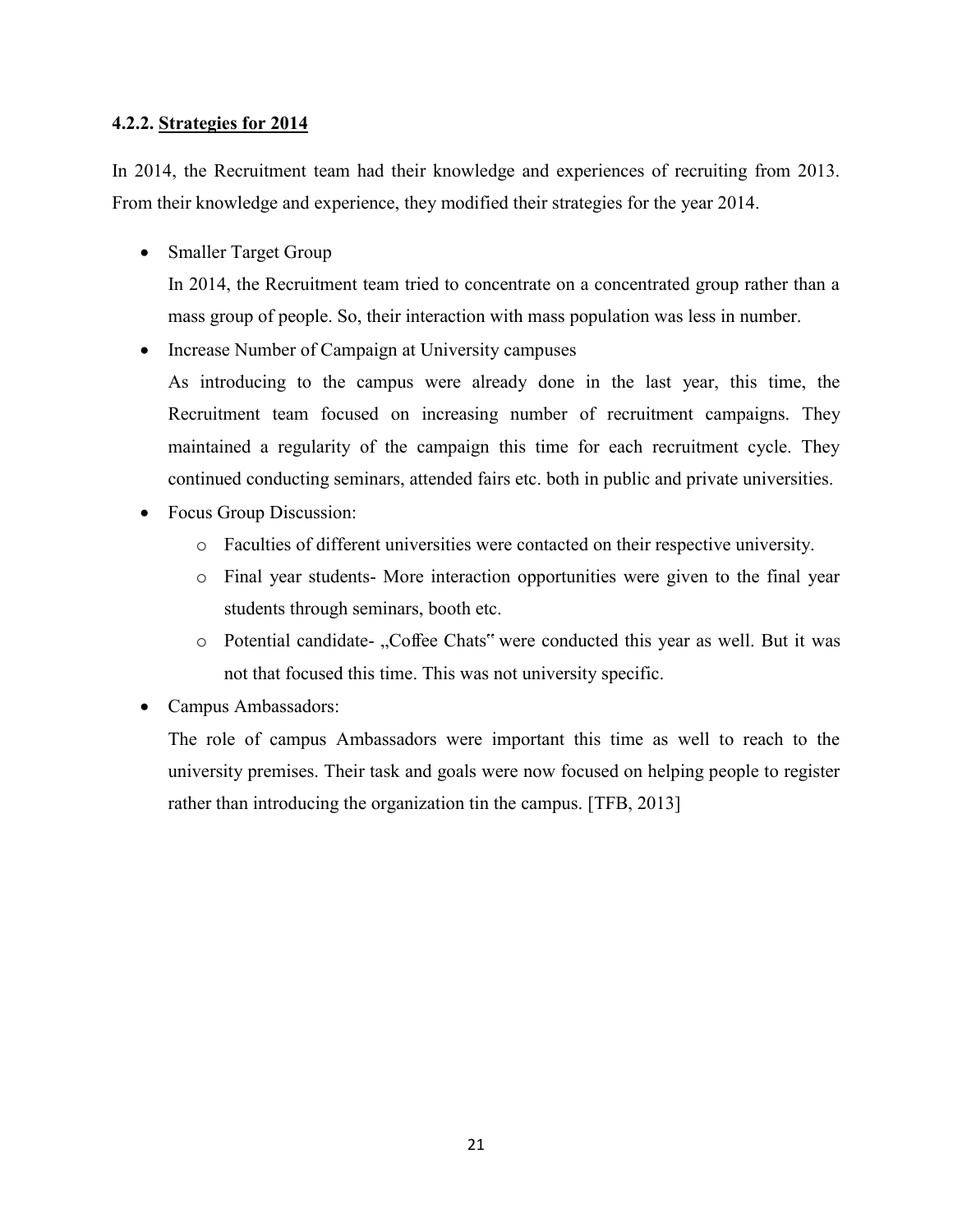# **4.3.Impact of the Strategies Taken**

At the end of each year"s recruitment Cycle, the numbers of fellows are given below:

| Year | <b>Number of Actual Fellows</b> |
|------|---------------------------------|
| 2013 |                                 |
| 2014 | 23                              |
|      | Table 2<br>[TFB, 2013]          |

From the table, we can see that the targeted goal and the achieved goal has negative gap for the year 2013.





From the table, we can see that the targeted goal and the achieved goal has negative gap for the year 2014 as well.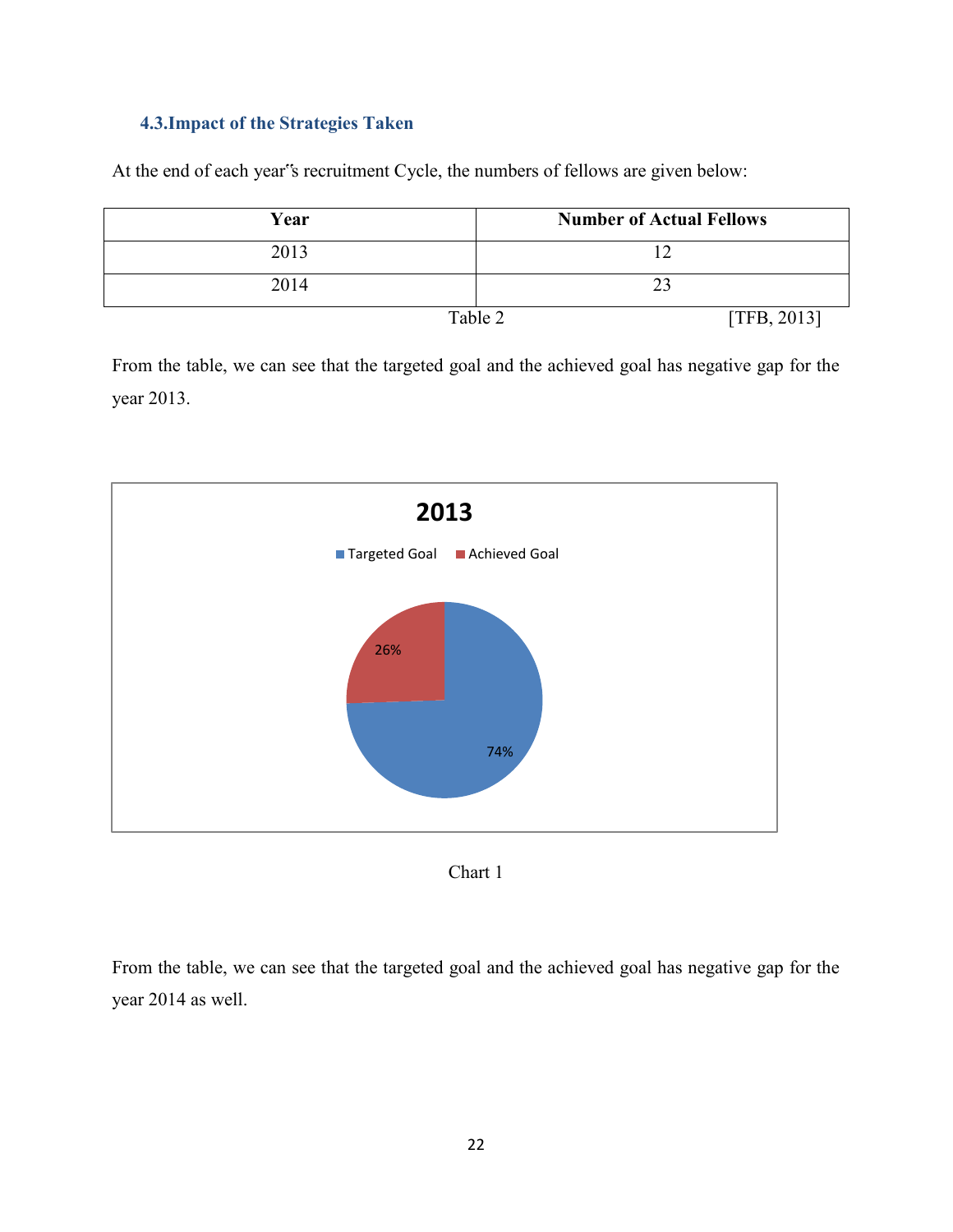



#### **4.4. Comparison and Analysis**

In year 2013, 26 % of the target was achieved. Some of the reason"s that were found behind this data are-

- The new concept of leadership program was hard to make sense for many potential candidates. As the Fellowship program was a completely new concept for the target people, the necessity of the program being this long was questioned.
- The longevity of the Fellowship program discouraged some potential candidates in the long run. There were questions about the necessity of the program being a 2 year long program.
- Lack of social recognition for working in the education sector was one of the reasons. In our country, there are perceptions which set minimal desirability for working in the education field. Lack of social acceptability was another reason for many candidates for not considering the Fellowship.
- Mass marketing took up some space for concentrated marketing.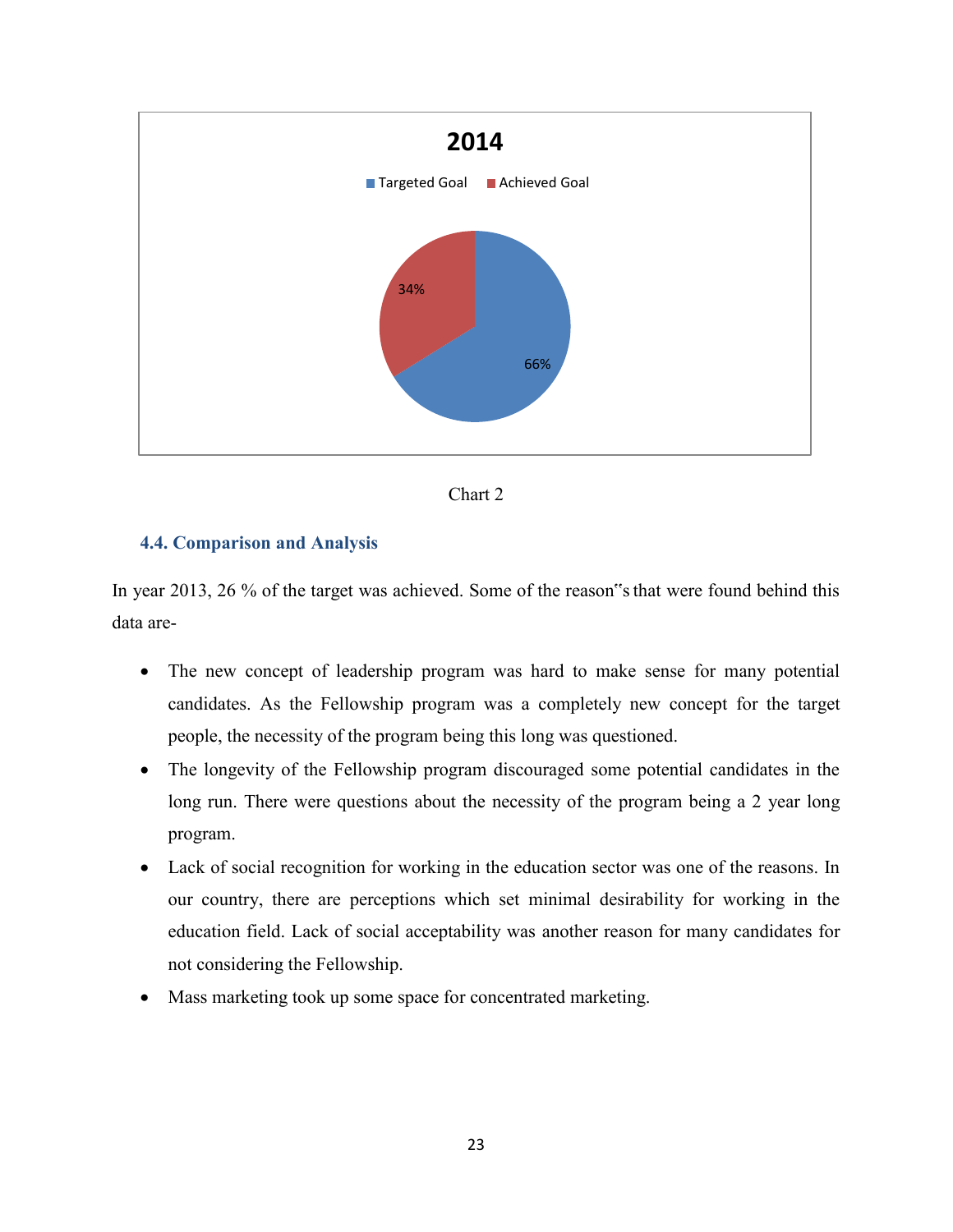In year 2014, 34 % of the target was achieved. Some of the reasons that were found behind this data are

- More recognition of the program. As the previous cohort was already on the field, it was relatively easy to show results of the Fellowship Program.
- More concentration on target group was another reason behind the result. As the strategies took place was for getting the target group of people, the interested people were easy to connect with the details of the program.

# **4.4.1. 2013 and 2014 Data Comparison:**



Chart 3

Though the number of Fellow recruited in 2014 was more than 2013, it shows lack of efficient of the strategies taken while recruitment. Some of the reasons behind this might be-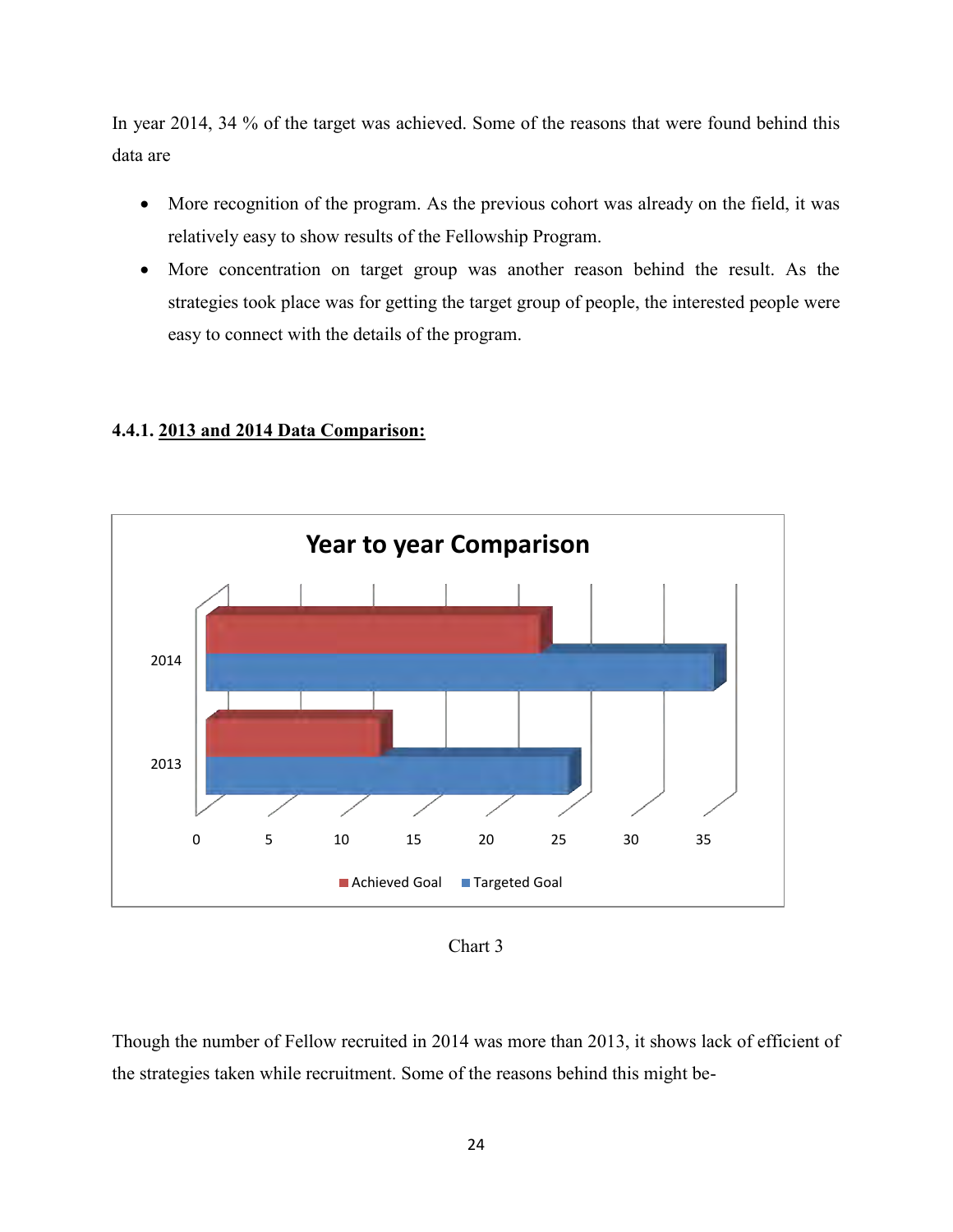- Presentation of the outcomes of the first cohort. The outcomes may not be relevant for the potentials candidates. As the program has unique features, the outcome of the features may set a different understanding for the candidates.
- The organization is still very new to the university students. Concentrated marketing might have missed out some of the potential candidates outside the concentrated group.
- The university campaigns may have lacked in messaging to the attendees. As there are more organizations looking for fresh graduates, the campaign strategies may lack in competition with other organizations.
- Focus Group Discussions may need to be designed according the type of attendee. These discussions may set the expectations form the candidates in a different tone.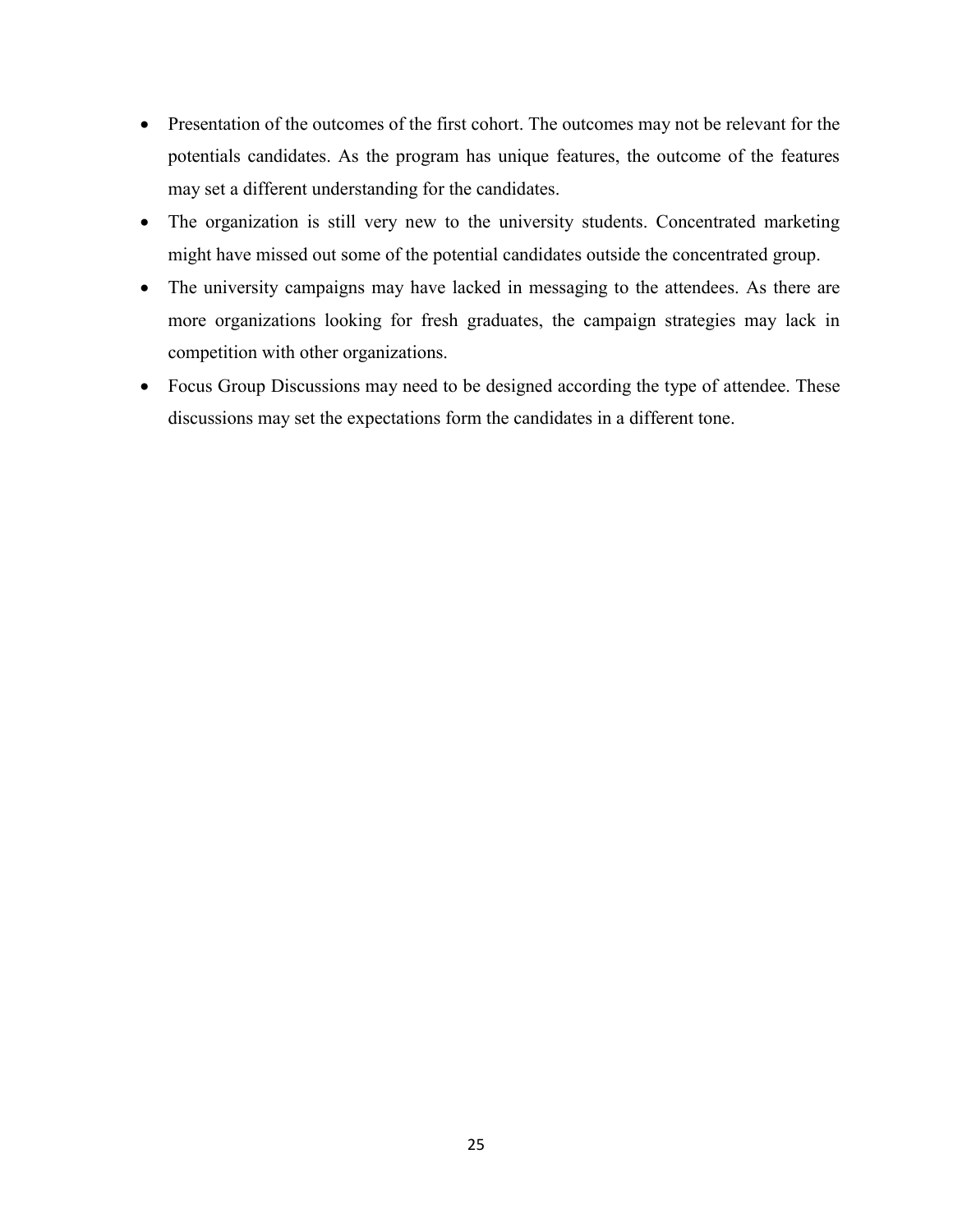# **5. Recommendation**

For growth in terms of efficiency, the recruitment team may consider few steps such as-

- Consider the existing cohorts experience as an asset to showcase the outcome to the potential candidate. This will enrich the uniqueness of the program as well as the brand image.
- Focus on both mass marketing and concentrated marketing. Mass marketing can keep the buzz on the market and create future potentials. Concentrated marketing can gather potential candidates. In this circumstance, proper resource and time management will be necessary.
- Take a step back to look for what the university campaigns are actually resulting into for the recruitment goal. There can be measured goals step for such activity. Also, look for how these campaigns can stand out from other organization regardless what they offer to the fresh graduates.
- Focus Group Discussion can be done differently. It can be university specific, so that candidates feel more comfortable, because this is a career decision to make and a little help for understanding the program from peers can make the discussion more engaging.
- Campus Ambassadors are a great resource for achieving recruitment goal. Motivated candidates can bring better results for the team. They can also be involved in different parts of the recruitment process.
- Consider the necessity of 3 Recruitment Cycle. And through thorough analysis, ensure the best way to use the resources and time for each recruitment Cycle individually and as a whole.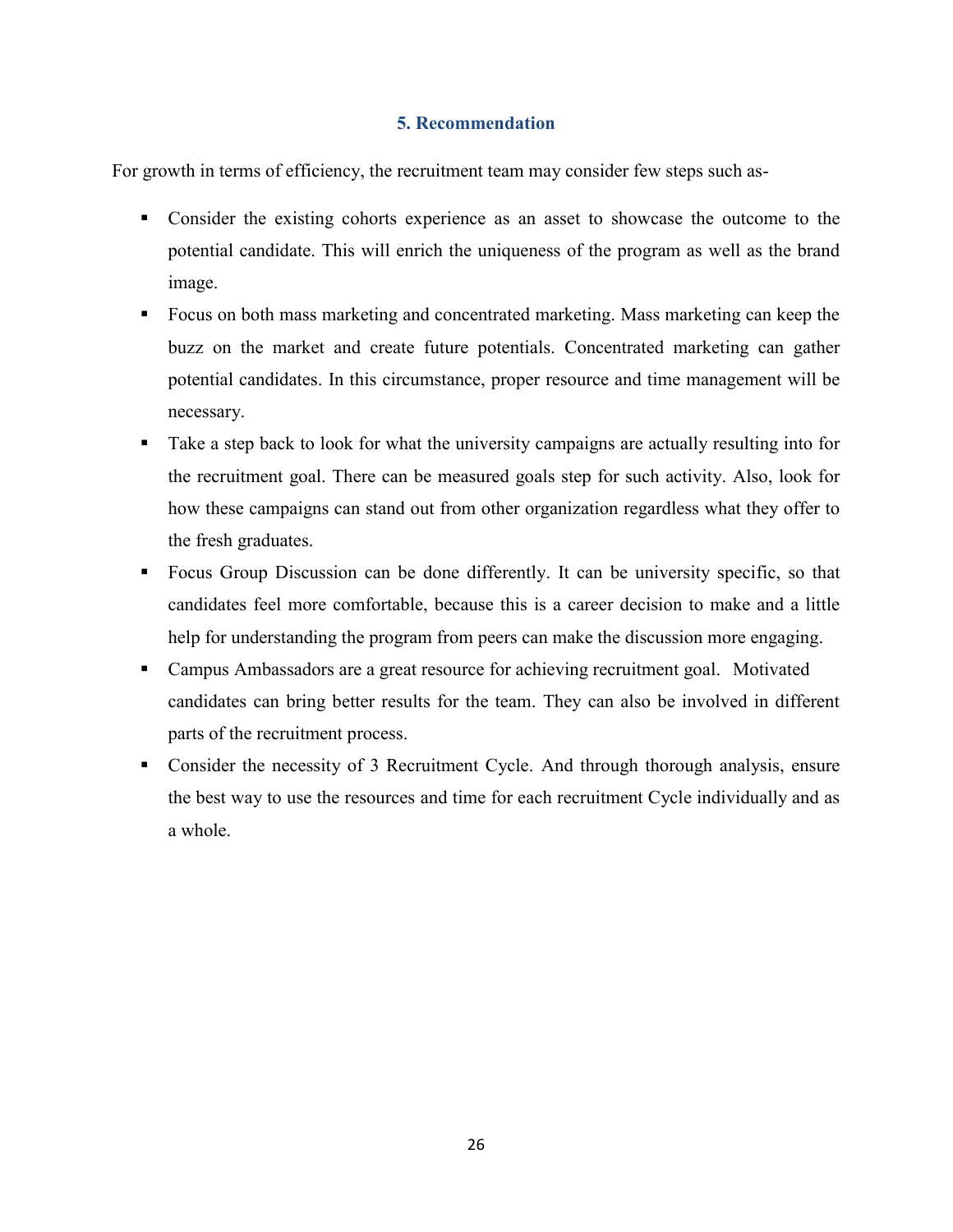#### **6. Conclusion**

The Fellowship program that Teach For Bangladesh offers is unique and challenging. To recruit Fellow for such program is a critical task. That is why; SMART goals can help the recruitment team to achieve their goal. For the goals to be achieved efficiently and effectively there must be an explicit backward plan and careful execution of the backward plan.

With properly thought out change, the organization will be able consider the recruitment strategies as a strength of the Recruitment. Thus, it will be helpful for meeting the recruitment goal and eventually the organization vision.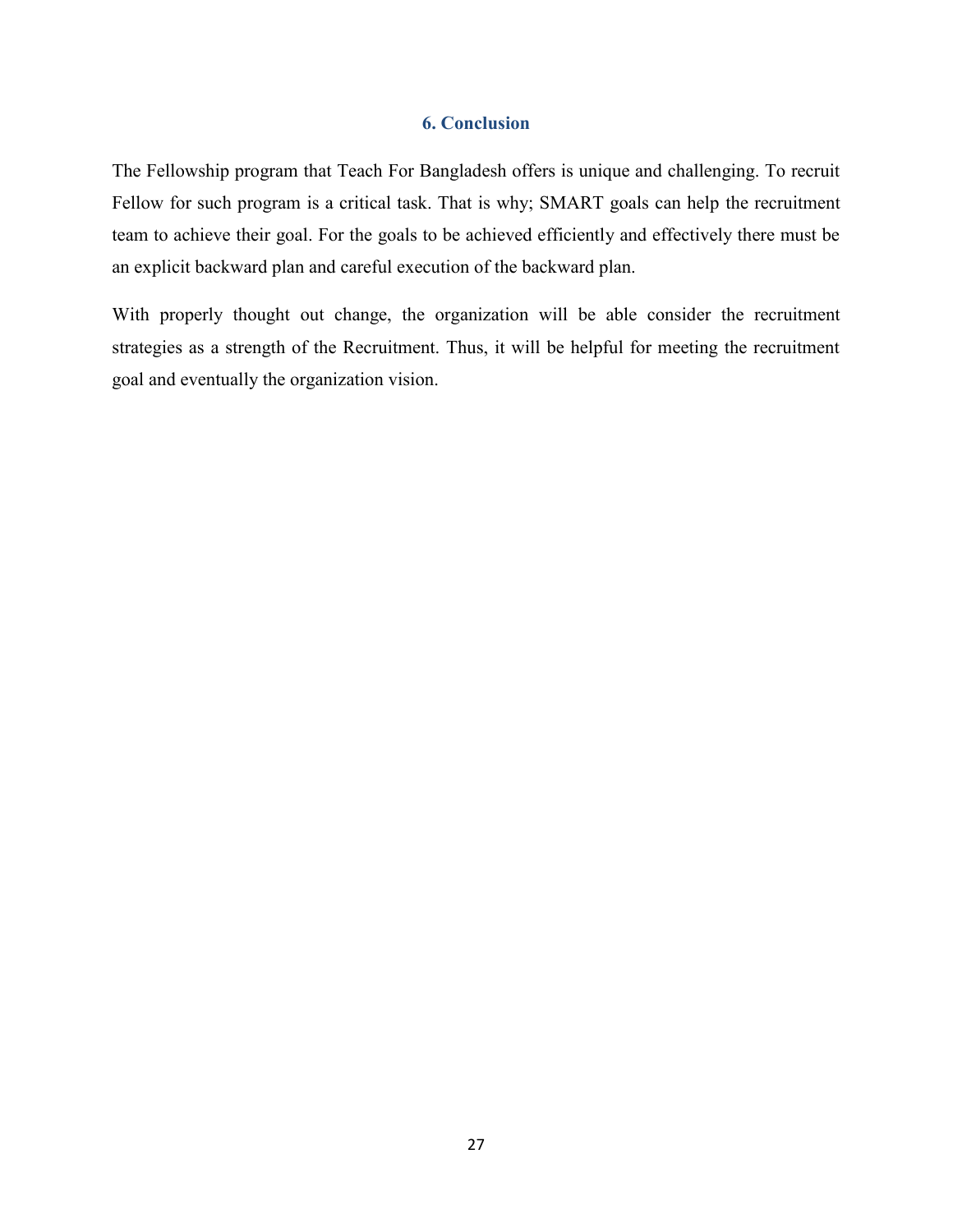# **Appendix**

TFB- Teach For Bangladesh

# SMART- Specific, Measurable, Ambitious, Relevant, Time bound

### Questionnaire for Recruitment Manager

- 1. What is the role of Recruitment in TFB?
- 2. What will be recruitment team"s impact for achieving the organization"s goal?
- 3. What is the target group for TFB while recruiting?
- 4. What are the criteria of the target group? What was the rationale for considering these criteria? Is there any change in the target group selection criteria from 2013 to 2014?
- 5. What are the main purposes for bringing different background people into an education based leadership program?
- 6. What are the impacts you are looking for the movement from them? What shift in mindset they will bring in the education system? What sorts of mindset change your are expecting the fellows to go through coming from different educational background?
- 7. What can be the reasons for taking high achievers into the program?
- 8. What are the approaches recruitment teams is following to reach the target group in Bangladeshi universities?
- 9. What are the goals TFB has for their target group?
- 10. How recruitment team is working for achieving the goals? How different the process is from the last year?
- 11. What is the novelty of TFB in the marketplace?
- 12. What kind of strategies TFB follows for recruitment?
- 13. What are the other roles recruitment team has to play other then recruiting fellows?
- 14. After recruitment, what other responsibilities recruitment has for the fellows?
- 15. What role recruitment team plays for retaining fellows?
- 16. After the fellowship, what will be alumni and recruitment team"s relation?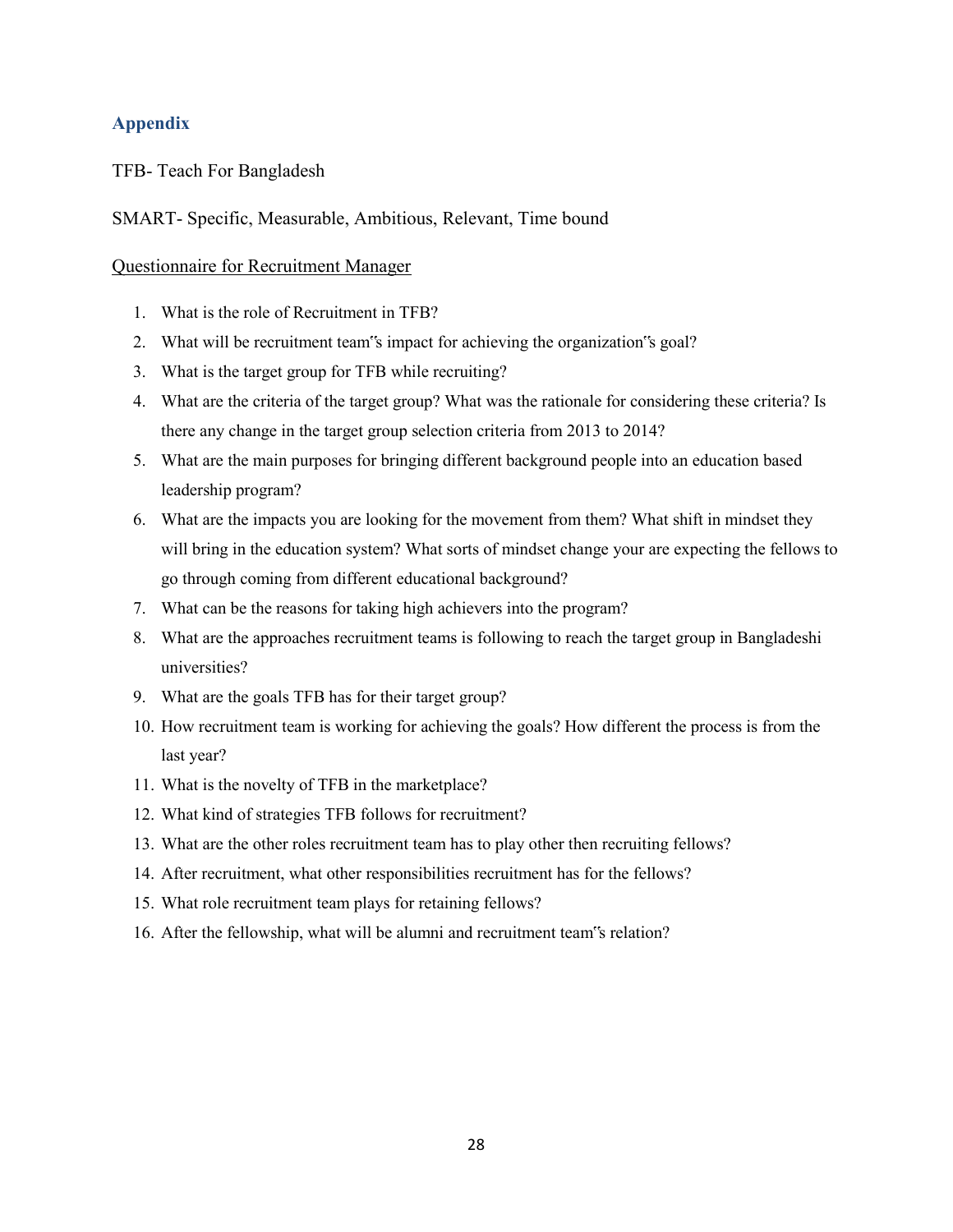# Questionnaire for Campus Ambassador

- 1. What was your role as Campus Ambassador?
- 2. What characteristics of a student will make her/him a potential candidate?
- 3. What kind of activities you were involved with during your ambassadorship?
- 4. What was your goal during your work?
- 5. What sort of communication you had to maintain with Teach For Bangladesh and your university?